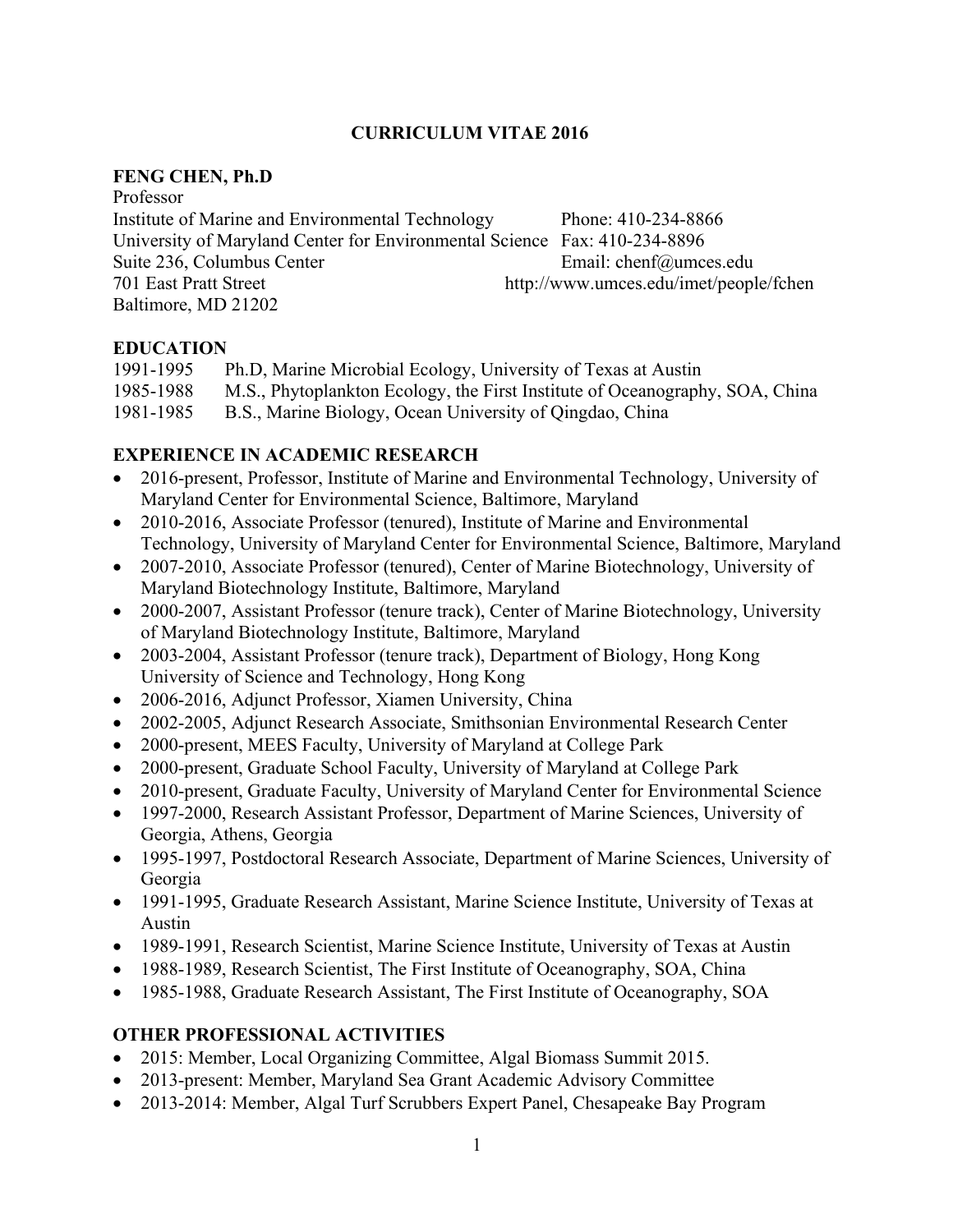- 2013-present: Editorial Board, Science China Earth Science
- 2010, Member, International Program Committee, the 9th International Marine Biotechnology Conference
- 2009-2010, Scientific Advisory Committee member, Sino-US Joint Laboratory for Biotechnology of Microalgae
- 2008-2012, Associate Member, Scientific Committee for Ocean Research Microbial Carbon Pump in the Ocean.
- 2008-2010, Oversea Scientific Advisory Committee, Qingdao Institute of Bioenergy and Bioprocessing Technology, Chinese Science Academy
- 2006-2015, Editorial Board, for the BMC journal, Saline Systems (Aquatic Biosystems)
- 2005-2008, Associate Member, The Scientific Committee for Ocean Research Viral Ecology
- 1996-Present, Member, The International Society of Microbial Ecology

# **AWARDS & HONORS**

- 1989 NOAA Research Fellowship
- 1993 Duke University Summer Fellowship
- 1993-1995, Lund Scholarship, University of Texas at Austin
- 1995, Outstanding Ph.D dissertation, recognized by the President of University of Texas
- 2012-2013, HWK Fellowship from Hanse-Wissenschaftskolleg Institute for Advanced Study, Germany

# **PUBLICATIONS**

# **A. Peer-reviewed articles (\* Corresponding author)**

- 1. Zhao Zhao, Michael Gonsior, Jenna Luek, Stephen Timko, Hope Ianiri, Norbert Hertkorn, Philippe Schmitt-Kopplin, Xiaoting Fang, Qinglu Zeng, Nianzhi Jiao, and **Feng Chen**. Picocyanobacteria and deep-ocean fluorescent dissolved organic matter share the same optical properties. Nature Communication, in press
- 2. David Paez-Espino, I. A. Chen, K. Palaniappan, A. Ratner, K. Chu, E. Szeto, M. Pillay, J.H. Huang, V. M. Marowitz, T. Nielsen, M. Huntemann, T. B. K. Reddy, G. A. Pavlopoulos, M. B. Sullivan, B. J. Campbell, **F. Chen**, K. McMahon, S. J. Hallam, V. Denef, R. Cavicchioli, S. M. Caffrey, W. R. Streit, J. Webster, K. M. Handley, G. H. Salekdeh, N. Tsesmetazis, J. C. Setubal, Ph. B. Pope, W-T. Liu, A. R. Rivers, N. N. Ivanova, and N. C. Kyrpides. 2016. IMG/VR: A comprehensive database of cultured and uncultured DNA viruses and retroviruses. Nucleic Acid Research. doi: 10.1093/nar/gkw1030
- 3. Zhan, Y.C, S.J. Huang, S. Voget, M. Simon, and **F. Chen**\*. 2016. A novel roseobacter phage possesses features of podoviruses, siphoviruses, prophages and gene transfer agents. Scientific Reports 6:30372, DOI: 10.1038/srep30372
- 4. Huang, S.J., S. Zhang, and N.Z. Jiao, and **F. Chen**\*. 2015. Comparative genomic and phylogenomic analyses of marine cyanopodoviruses. PLoS One. DOI: 10.1371/journal.pone.0142962
- 5. Chi, Y.X., **F. Chen**, and Y. Takiguchi. 2015. Effect of nitrogen on biomass and lipid production of a marine microalga *Nannochloropsis oceanica* IMET1. *Green Sustain. Chem.*  5: 101. DOI: 10.4236/gsc.2015.52013
- 6. Xu, Y., N. Jiao, **F. Chen\***. 2015. Novel psychrotolerant picocyanobacteria isolated from Chesapeake Bay in the winter. *J. Phycol.* 51: 782-790. DOI: 10.1111/jpy.12318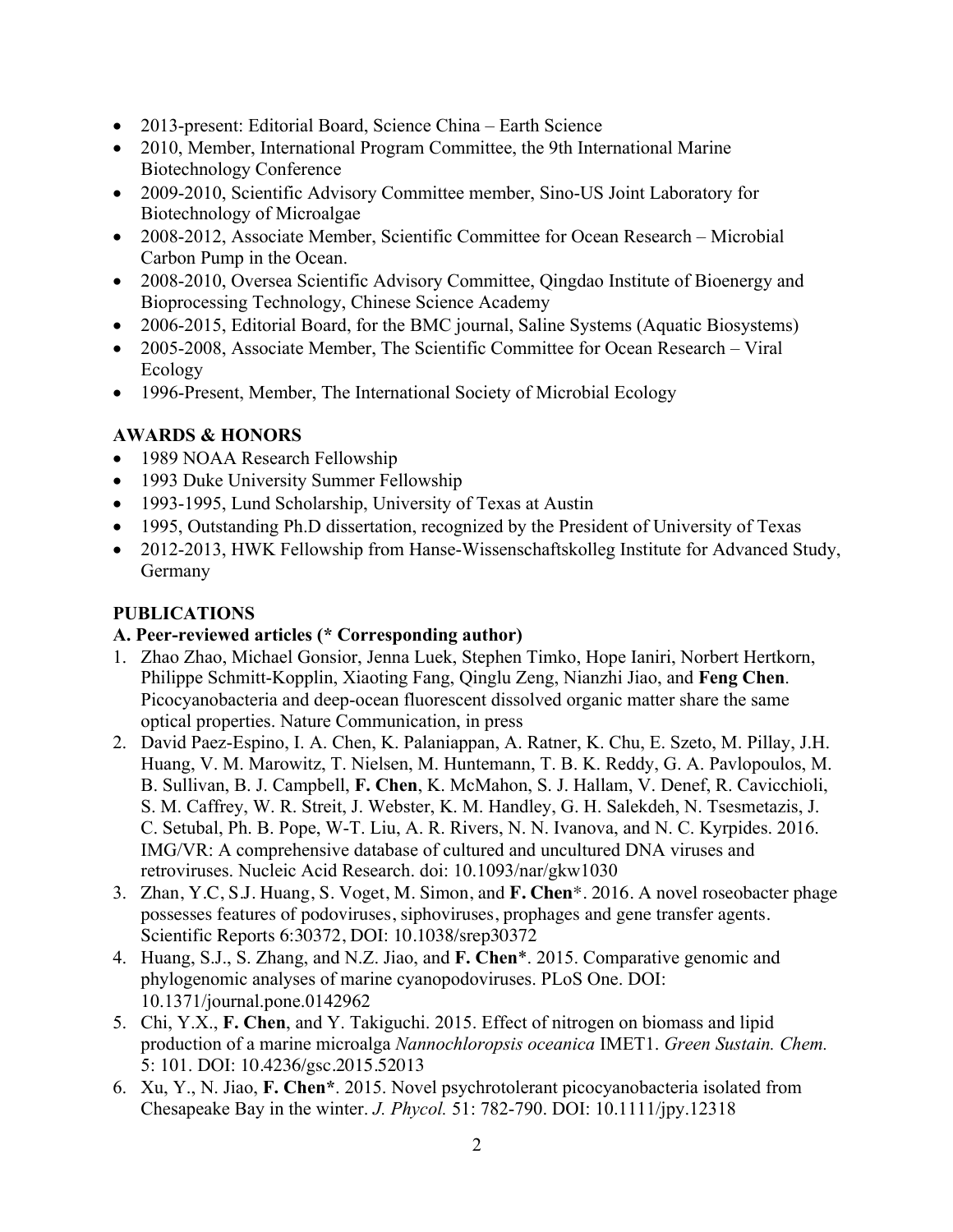- 7. Zhan, Y.C., A. Buchan, and **F. Chen\***. 2015. Novel N4 bacteriophages prevail in the cold biosphere. *Appl. Environ. Microbiol.* doi:10.1128/AEM.00832-15.
- 8. Huang, S.J. S. Zhang, N.J. Jiao, and **F. Chen**\*. 2015. Marine cyanophages demonstrate biogeographic patterns throughout the global ocean. *Appl. Environ. Microbiol.* 81:441-452.
- 9. Huang, S., Y.Q. Liu, A. Hu, X.B. Liu, **F. Chen**, T.D. Yao, and N.Z. Jiao. 2014. Genetic diversity of picocyanobacteria in Tibetan lakes: assessing the endemic and universal distributions. *Appl. Environ. Microbiol.* 80:7640-7650
- 10. Zheng, Liu, F. Zhang, F. Chen\*. 2013. High throughput screening of CO<sub>2</sub>-tolerating microalgae using GasPak bags. *Aquat. Biosys.* 9:23.
- 11. Marsan, D, K.E. Wommack, J. Ravel, **F. Chen\*.** 2013. Draft genome sequence of *Synechococcus* sp. strain CB0101 isolated from the Chesapeake Bay estuary. *Genome Announ.* 2(1): e01111-13. doi: 10.1128/genomeA.01111-13
- 12. Wang, D.M, K. Ning, J.Li, D. Han, H. Wang, X.W. Zeng, X.Y. Jing, J.Q. Hu, X.Z. Chang, A.H. Wang, W. Wang, J. Jia, L. Wei, Y. Xin, Y.H. Qiao, R.R. Huang, J. Chen, B. Han, R.T. Hill, Y. Zohar, **F. Chen**, Q. Hu, and J. Xu. 2013. *Nannochloropsis* phylogenome reveals evolution of microalgal oleaginous traits. *PLoS Genetics* 10(1): e1004094.
- 13. Hong, Y.G., X.R. Xu, J.J. Kan, and **F. Chen\***. 2014. Linking seasonal inorganic nitrogen shift to the dynamics of microbial communities in the Chesapeake Bay. *Appl. Microb. Biotech.* 98: 3219-3229. DOI 10.1007/s00253-013-5337-4
- 14. Dong, H.P, E. Williams, D.Z. Wang, Z.X. Xie, R.C. Hsia, A. Jenck, R. Halden, J. Li, **F. Chen**, A.R. Place. 2013. Responses of *Nannochloropsis oceanica* IMET1 to long-term nitrogen starvation and recovery. *Plant Physiol.* 162:1110-26. doi: 10.1104/pp.113.214320.
- 15. Ponsero, AJ, **F. Chen**, J.T. Lennon, S.W. Wilhelm. 2013. Complete genome sequence of cyanobacterial siphovirus KBS2A. *Genome Announ.* 1(4):e00472-13. doi:10.1128/ genomeA. 00472-13.
- 16. Hong, Y.G., Y.S. Wang, and **F. Chen\***. 2013. Archaea dominate ammonia oxidizers in the Permian water ecosystem of Midland Basin. *Microbes Environ*. doi:10.1264/jsme2.ME13022
- 17. Wei, L., Y. Xin, D.M. Wang, X.Y. Jing, Q. Zhou, X.Q. Su, J. Jia, K. Ning, **F. Chen**, Q. Hu, J. Xu. 2013. *Nannochloropsis* plastid and mitochondrial phylogenomes reveal organelle diversification mechanism and intragenus phylotyping strategy in microalgae. *BMC Genomics* 14:534
- 18. Kling, H.J., H.D. Laughinghouse IV, J. Šmarda, J. Komárek , J. Acreman, K. Bruun, S. B. Watson, and **F. Chen**. 2012. A new red colonial *Pseudanabaena* (Cyanobacteria, Oscillatoriales) from North American large lakes 2012. *Fottea* 12(2): 327–339.
- 19. Piltula, J.S., W.D. Dyson, H.B. Bakht, I. Njoku, and **F. Chen**. 2012. Temporal distribution of genetically homogenous 'free-living' *Hematodinium* sp. in Delmarva coastal waters and sediments. *Aquatic Biosystems* 8:16 doi:10.1186/2046-9063-8-16
- 20. Wang, H., H.D. Laughinghous IV, M.A. Anderson, **F. Chen**, E. Williams, A.R. Place, O. Zmora, Y. Zohar, T.L. Zheng, R.T. Hill. 2011. A novel bacterial isolate from Permian ground water capable of aggregating potential biofuel-producing microalga *Nannochloropsis oceanica* IMET1. *Appl. Environ. Microbiol.* doi: 10.1128/AEM.06474-11.
- 21. Cai, W.W., H. Wang, Y. Tian, **F. Chen**, and T.L. Zheng. 2011. Influence of a bacteriophage on the population dynamics of toxic dinoflagellates by lysis of algicidal bacteria. *Appl. Environ. Microbiol.* 77:7837-40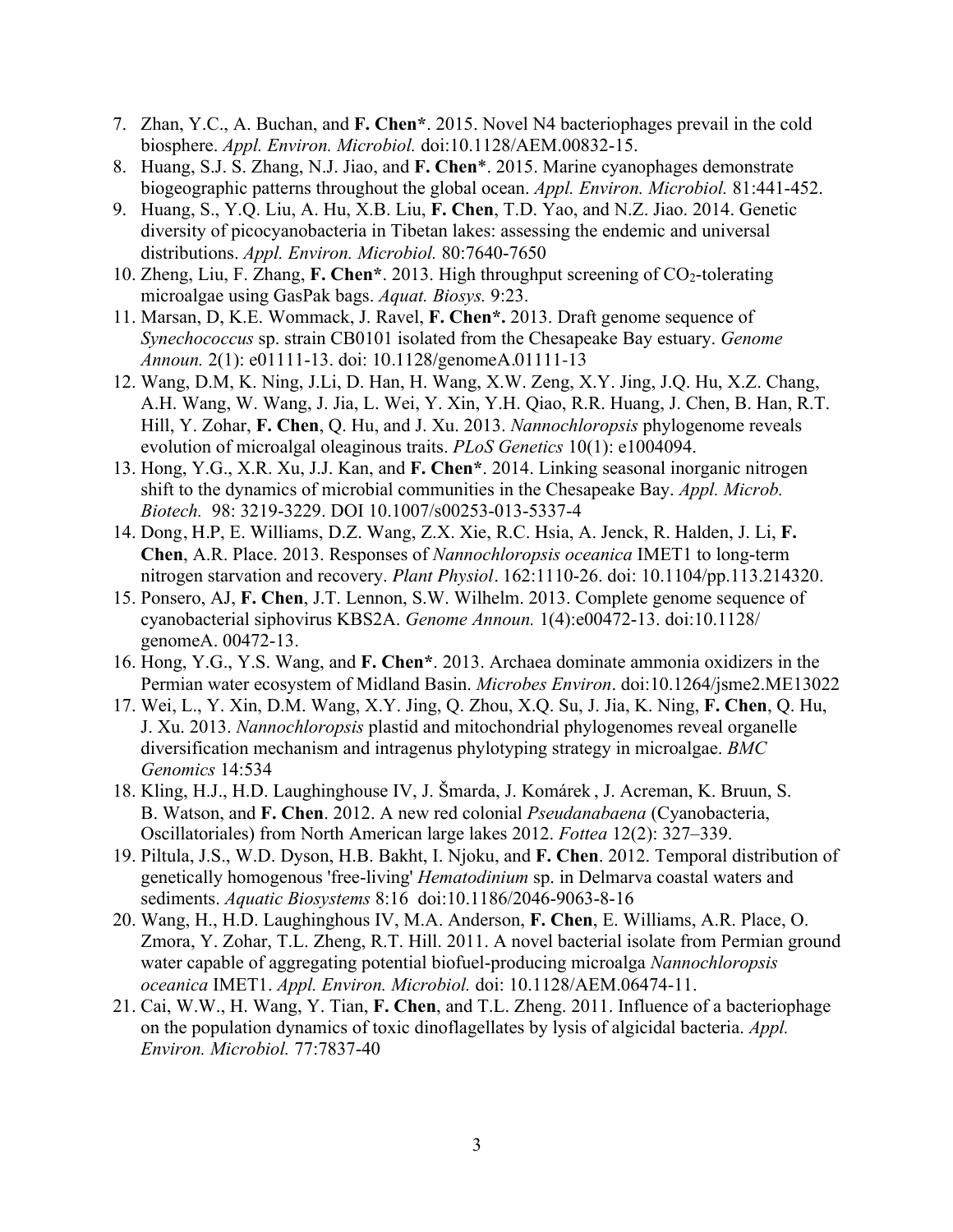- 22. Huang, S., K. Wang, N.Z. Jiao, and **F. Chen\***. 2011. Genome sequences of siphoviruses infecting marine *Synechococcus* unveil a diverse cyanophage group and extensive phage– host genetic exchanges. *Environ. Microbiol.* DOI: 10.1111/j.1462-2920.2011.02667.x
- 23. Wang, K., K.E. Wommack, **F. Chen**\*. 2011. Inter-annual survey in the Chesapeake Bay I: Abundance and distribution of *Synechococcus* and cyanophages. *Appl. Environ. Microbiol.*  doi:10.1128/AEM.00267-11.
- 24. Jiao, N., G.J. Herndl, D.A. Hansell, R. Benner, G. Kattner, S.W. Wilhelm, D.L. Kirchman, M.G. Weinbauer, T.W. Luo, **F. Chen**, and F. Azam. 2011. The microbial carbon pump and the oceanic recalcitrant dissolved organic matter pool. *Nat. Rev. Microbiol.* 9: 555 (July 2011) | doi:10.1038/nrmicro2386-c5.
- 25. Huang, S., S.W. Wilhelm, H.R. Harvey, K. Taylor, N.Z. Jiao, and **F. Chen**\*. 2011. Novel lineages of *Prochlorococcus* and *Synechococcus* in the global oceans. *ISME J*. doi:10.1038/ismej.2011.106.
- 26. Weinbauer, M., **F. Chen**, S. Wilhelm. 2011. Virus mediated redistribution and partitioning of carbon in the global oceans. pp. 54-55. In: Jiao et al. (*ed*). Microbial Carbon Pump in the Ocean. *Science*/AAAS, Washington, DC.
- 27. Huang, S., Y.Y. Zhang, **F. Chen**, N.Z. Jiao. 2011. Complete genome sequence of a marine roseophage provides evidence into the evolution of gene transfer agent in alphaproteobacteria. *Virology Journal* 8:124 (doi:10.1186/1743-422X-8-124).
- 28. Jiao, N., G.J. Herndl, D.A. Hansell, R. Benner, G. Kattner, S.W. Wilhelm, D.L. Kirchman, M.G. Weinbauer, T.W. Luo, **F. Chen**, and F. Azam. 2010. Microbial production of recalcitrant dissolved organic matter: long-term carbon storage in the global ocean. *Nature Rev. Microbiol*. 8: 593-599.
- 29. Cai, H.Y., K. Wang, S.J. Huang, N.Z. Jiao, and **F. Chen**\*. 2010. Shift of picocyanobacterial populations between winter and summer in Chesapeake Bay. *Appl. Environ. Microbiol.* 76: 2955–2960.
- 30. Huang, S.J., S. Wilhelm, N.Z. Jiao, and **F. Chen**\*. 2010. Ubiquitous cyanobacterial podoviruses in the global oceans unveiled through viral DNA polymerase gene sequences. *ISME J.* 4: 1243-1251.
- 31. Fu, Y., D.M. MacLeod, R.B. Rivkin, **F. Chen**, A. Buchan, and A.S. Lang. 2010. High diversity of Rhodobacterales in the sub-arctic North Atlantic Ocean and gene transfer agent protein expression in isolated strains. *Aquat. Microb. Ecol.* 59:283-293.
- 32. Zhao, Y.L., K. Wang, H-W. Ackermann, N. Z. Jiao, **F. Chen**\*. 2010. Searching for a "hidden" prophage in a marine bacterium*. Appl. Environ. Microbiol.* 76: 589–595
- 33. **Chen\*, F**., K. Wang, S.J. Huang, H.Y. Cai, M.L. Zhao, N.Z. Jiao, and E. Wommack. 2009. Diverse and dynamic populations of cyanobacterial podoviruses in the Chesapeake Bay unveiled through DNA polymerase gene sequences. *Environ. Microbiol.* 11: 2884-2892.
- 34. Eissler, Y., K. Wang, **F. Chen**, E. Wommack, W. Coats. 2009. Ultrastructural characterization of the lytic cycle of an intra-nuclear virus infecting the diatom *Chaetoceros wighamii* (Bacillariophyceae) from Chesapeake Bay, USA. *J. Phycol.* 45:787-797.
- 35. Zhang, Y.Y., N. Jiao, D.R. Colquhoun, R.U. Halden, and **F. Chen**\*. 2009. Protein modifications related to phage resistance in a marine roseobacter. *Aquatic Microb. Ecol*. 55:203-207.
- 36. Sparks, W., J. Hough, T. A. Germer, **F. Chen**, S. DasSarma, et al. 2009. Detection of circular polarization in light scattered from photosynthetic microbes. *Proc. Natl. Acad. Sci.* 106:7816- 7821.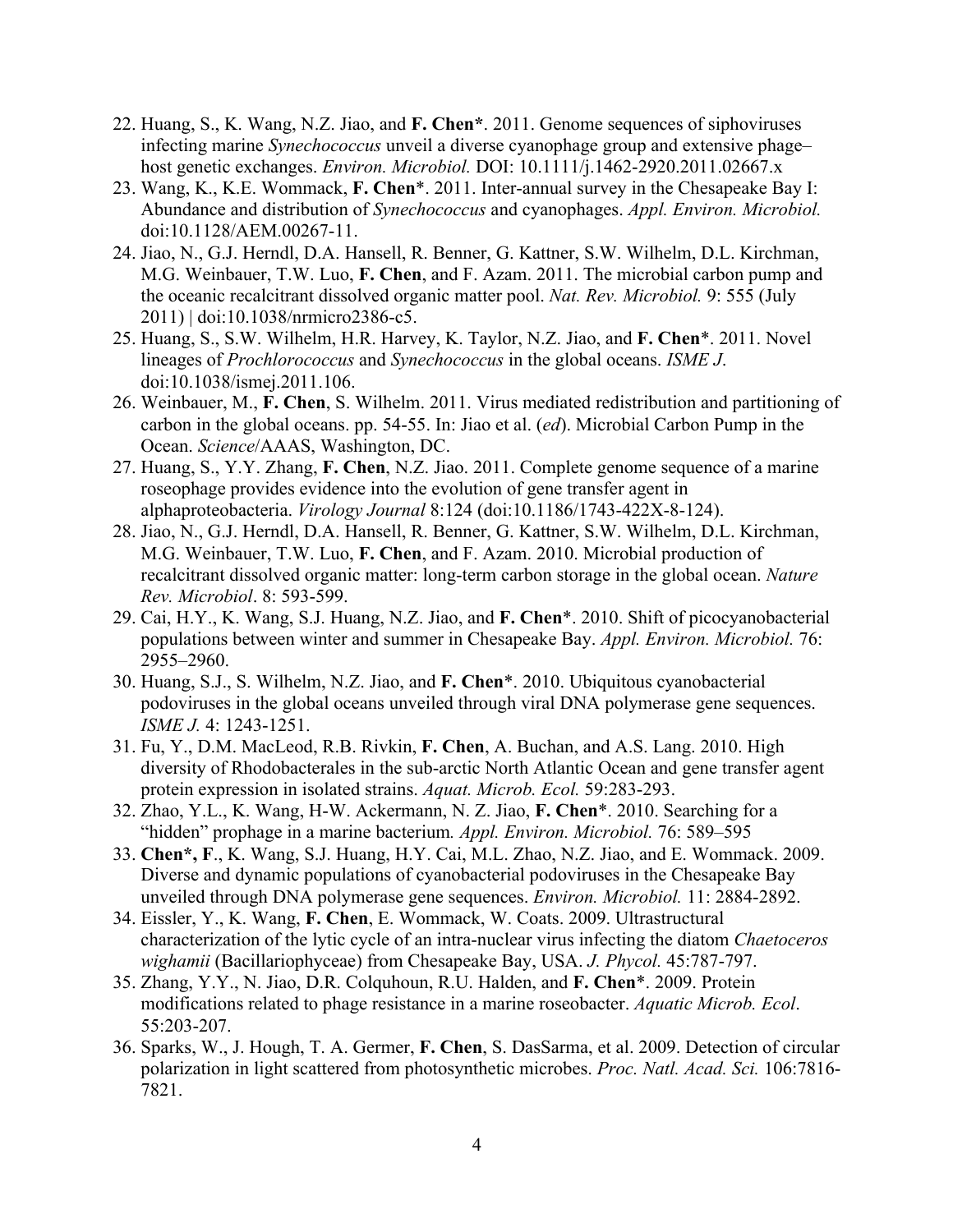- 37. Zhao, Y.L, K. Wang, N.Z, Jiao, and **F. Chen**\*. 2009. Genome sequences of two novel phages infecting marine roseobacters. *Environ. Microbiol.* 11:2055-64.
- 38. Zhao, Y., K. Wang, C. Budinoff, A. Buchan, A. Lang, N. Jiao, and **F. Chen\***. 2009. Gene transfer agent (GTA) genes reveal diverse and dynamic *Roseobacter* and *Rhodobacter* populations in the Chesapeake Bay. *ISME J.* **3**: 364-373.
- 39. Sparks, W. B., J. H. Hough, L. Kolokolova, T. A. Germer, **F. Chen**, S. DasSarma, P. DasSarma, F. Robb, N. Manset, I.N. Reid, F.D. Macchetto, W. Martin. 2009. Circular polarization in scattered light as a possible biomarker. *J. Quant. Spectro. Radia. Trans.* 110: 1771-1779.
- 40. Zhao, M.R. **F. Chen**, and N.Z. Jiao. 2009. Niche portioning of flavobacterial proteorhodopsin in the sea. *Appl. Environ. Microbiol.* 75: 529-533.
- 41. Kan, J., S.E. Evans, **F. Chen**, M.T. Suzuki. 2008. Novel estuarine bacterioplankton in rRNA operon libraries from the Chesapeake Bay. *Aquat. Microb. Ecol.* 51:55–66.
- 42. Biers, E. J., K. Wang, C. Pennington, R. Belas, R., **F. Chen**, and M. A. Moran. 2008. Abundance and expression of gene transfer agent (GTA) genes in marine bacterioplankton. *Appl. Environ. Microbiol.* 74:2933-2939.
- 43. Wang, K. and **F. Chen**\*. 2008. Prevalence of highly host-specific cyanophages in the estuarine environment. *Environ. Microbiol.* 10:300-312 (also cover page).
- 44. Mohamed, N.M., E. Cicirelli, J. Kan, F. **Chen, F.**, C. Fuqua, and R.T. Hill. 2008. Diversity and quorum sensing signal production of Proteobacteria associated with marine sponges. *Environ. Microbiol.* 10:75-86.
- 45. Kan, J., M. Suzuki, K. Wang, S.E. Evans, and **F. Chen\***. 2007. High temporal but low spatial heterogeneity of bacterioplankton in the Chesapeake Bay. *Appl. Environ. Microbiol.* 73:6776-6789.
- 46. Jiao, N.Z., Zhang, Y., Zeng, Y.H., Wang, P.X., Liu, R., Tang, X.D., **Chen, F**., and Li, Q. 2007. Deviation in abundance and diversity of aerobic anoxygenic phototrophic bacteria in the ocean. *Environ. Microbiol.* 9:3091-3099.
- 47. Reid, I. N., W. B. Sparks, S. Lubow, M. McGrath, M. Livio, J. Valenti, K.R. Sowers, H.D. Shukla, S. MacAuley, T. Miller, R. Suvanasuthi, R. Belas, A. Colman, F.T. Robb, P. DasSarma, J.A. Müller, J.A. Coker, R. Cavicchioli, **F. Chen**, S. DasSarma. 2006. Terrestrial models for extraterrestrial life: methanogens and halophiles at Martian temperatures. *Int. J. Astrobiol.* 00 (0): 1–9.
- 48. **Chen**\***, F**., K. Wang, J. Stewart, R. Belas. 2006. Induction of multiple prophages from a marine bacterium: A genomic approach. *Appl. Environ. Microbiol.* 72:4995-5001.
- 49. Kan, J., B. Crump, K. Wang, and **F. Chen**\*. 2006. Bacterioplankton community in Chesapeake Bay: Predictable or random assemblages. *Limnol. Oceanogr.* 51:2157-2169.
- 50. **Chen**\***, F**., K. Wang, J, Kan, and M. Suzuki, E. Wommack. 2006. Diverse and unique picocyanobacteria found in the Chesapeake Bay. *Appl. Environ. Microbiol.* 72:2239-2243.
- 51. Kan, J., K. Wang, and **F. Chen**\*. 2006. Temporal variation and detection limit of an estuarine bacterioplankton community analyzed by denaturing gradient gel electrophoresis (DGGE). *Aquat. Microb. Ecol.* 42:7-18.
- 52. Kan, J., T. E. Hanson, J. M. Ginter, K. Wang, **F. Chen**\*. 2005. Metaproteomic analysis of Chesapeake Bay microbial communities. *Saline Systems* 1:7.
- 53. Bettarel, Y., J. Kan, K. Wang, S. Cooney, K. Williamson, **F. Chen**, E. Wommack, W. Coats. 2005. Isolation and characterisation of a small nuclear inclusion virus infecting the diatom *Chaetoceros* c.f*. gracilis*. *Aquat. Microbial. Ecol.* 40:103-114.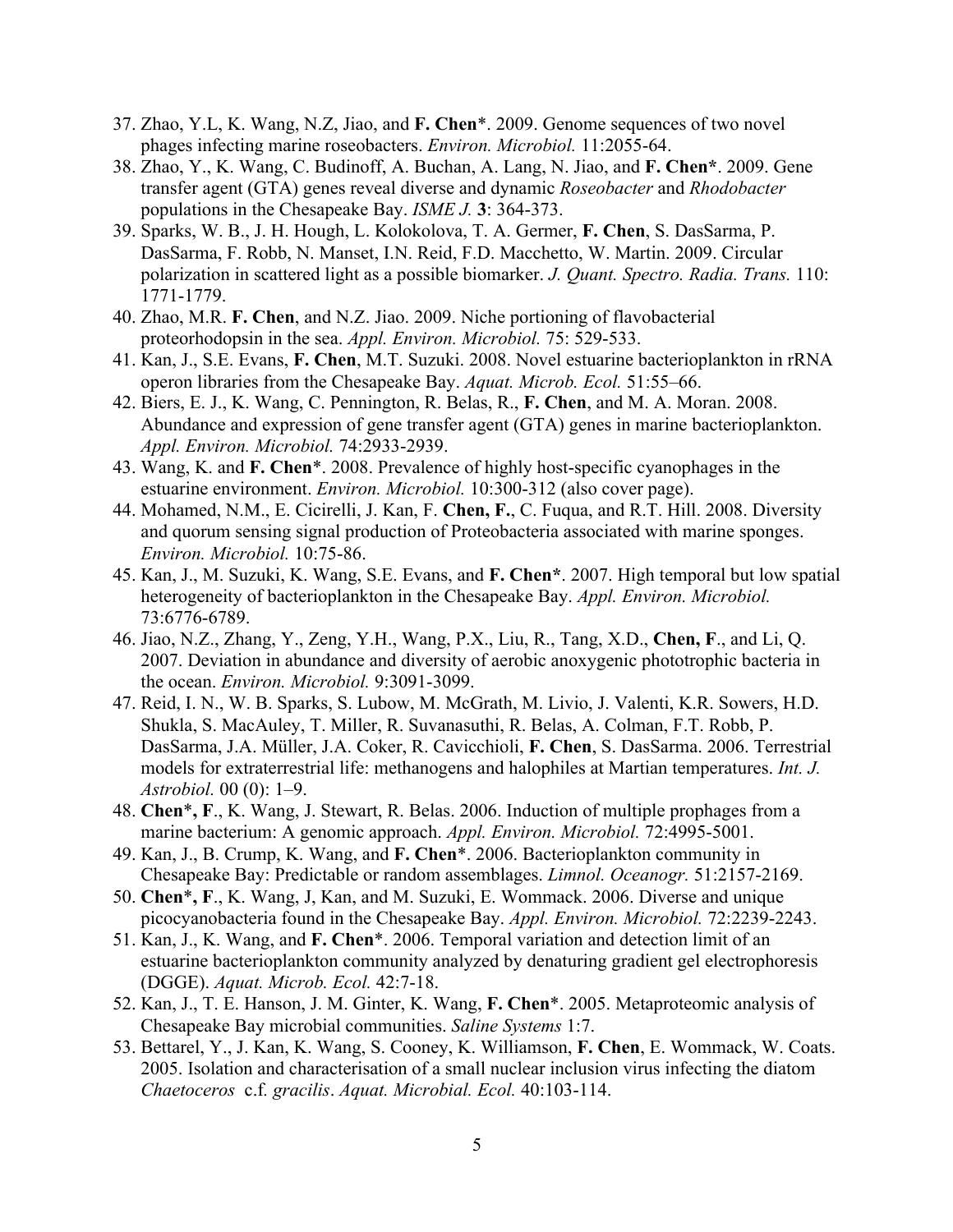- 54. Lohr, J. E., **F. Chen**, and R. T. Hill. 2005. Genomic analysis of bacteriophage JL001: Insights into interaction with a sponge-associated alpha-proteobacterium. *Appl. Environ. Microbiol.* 71: 1598-1609.
- 55. **Chen**\***, F**., K. Wang, J. Kan, D.S. Bachoon, J. Lu, S. Lau, and L. Campbell. 2004. Phylogenetic diversity of *Synechococcus* in the Chesapeake Bay revealed by ribulose-1,5 bisphosphate carboxylase-oxygenase (RuBisCO) large subunit gene (rbcL) sequences. *Aquat. Microb. Ecol.* 36:153-164.
- 56. Kan, J. and **F. Chen**\*. 2004. Co-monitoring bacterial and dinoflagellates communities by denaturing gradient gel electrophoresis (DGGE) and SSU rDNA sequencing during a dinoflagellates bloom. *Acta Oceanologia Sinica.* 23 (3):483-492.
- 57. Wang, K. and **F. Chen**\*. 2004. Genetic diversity and population dynamics of cyanophage communities in the Chesapeake Bay. *Aquat. Microb. Ecol.* 34:105-116, 2004.
- 58. **Chen**\***, F.** and Lu, J. R. 2002. Genomic sequence and evolution of marine cyanophage P60: a new insight on lytic and lysogenic phages. *Appl. Environ. Microbiol.* 68:2589-2594.
- 59. Zhong, Y., **F. Chen**\*, J. R. Lu, L. Poorvin, S. Wilhelm, R. Hodson. 2002. Phylogenetic diversity of marine cyanophage isolates and natural virus communities as revealed by sequences of viral capsid assembly protein gene g20. *Appl. Environ. Microbiol.* 68:1576- 1584.
- 60. Lau, S. C. K., K. K. W. Mak, **F. Chen** and P. Y. Qian. 2002. Bioactivity of bacterial strains isolated from marine biofilms in Hong Kong waters for the induction of larval settlement in the marine polychaete *Hydroides elegans. Mar. Ecol. Prog. Ser.* 226:301-310.
- 61. Bachoon, D., **F. Chen**, and R. E. Hodson. 2001. RNA recovery and detection of mRNA by RT-PCR from preserved prokaryotic samples. *FEMS Microbiol. Lett.* 201:127-132.
- 62. Lu, J.R., **F. Chen**\* and R. E. Hodson. 2001. Distribution, isolation, host specificity and diversity of marine cyanophages infecting *Synechococcus* spp. in coastal estuary. *Appl. Environ. Microbiol.* 67:3285-3290.
- 63. **Chen\*, F.**, J. R. Lu, B. Binder, Y.C. Liu, and R. E. Hodson. 2001. Application of digital image analysis and flow cytometry to enumerate marine viruses stained with SYBR Gold. *Appl. Environ. Microbiol.* 67:539-545.
- 64. **Chen\*, F**., B. Binder, R. E. Hodson. 2000. Flow cytometric detection of specific gene expression in prokaryotic cells using *in situ* RT-PCR. *FEMS Microbiol. Lett.* 184:291-295.
- 65. **Chen\*, F**., W. A. Dustman and R. E. Hodson. 1999. Detection of toluene dioxygenase gene and gene expression in *Pseudomonas putida* F1 in a toluene exposed seawater using *in situ* PCR and hybridization. *Hydrobiologia* 401:131-138.
- 66. **Chen\*, F**., J. M. Gonzalez, W. Dustman, M. Moran and R. Hodson. 1997. *In situ* reverse transcription: a new molecular approach to study microbial community structure. *Appl. Environ. Microbiol.* 63:4907-4913.
- 67. **Chen\*, F**., S. M. Short and C. A. Suttle. 1996. Genetic diversity in marine algal virus communities as revealed by sequence analysis of DNA polymerase genes. *Appl. Environ. Microbiol.* 62: 2869-2874.
- 68. **Chen, F**., and C. A. Suttle. 1996. Evolutionary relationships among large double-stranded DNA viruses that infect microalgae and other organisms as inferred from DNA polymerase genes. *Virology* 219:170-178.
- 69. **Chen, F**., S. M. Short and C. A. Suttle. (1996) Sequence analysis indicates high genetic diversity in marine algal virus communities. *EOS* 76 (3 suppl): OS207.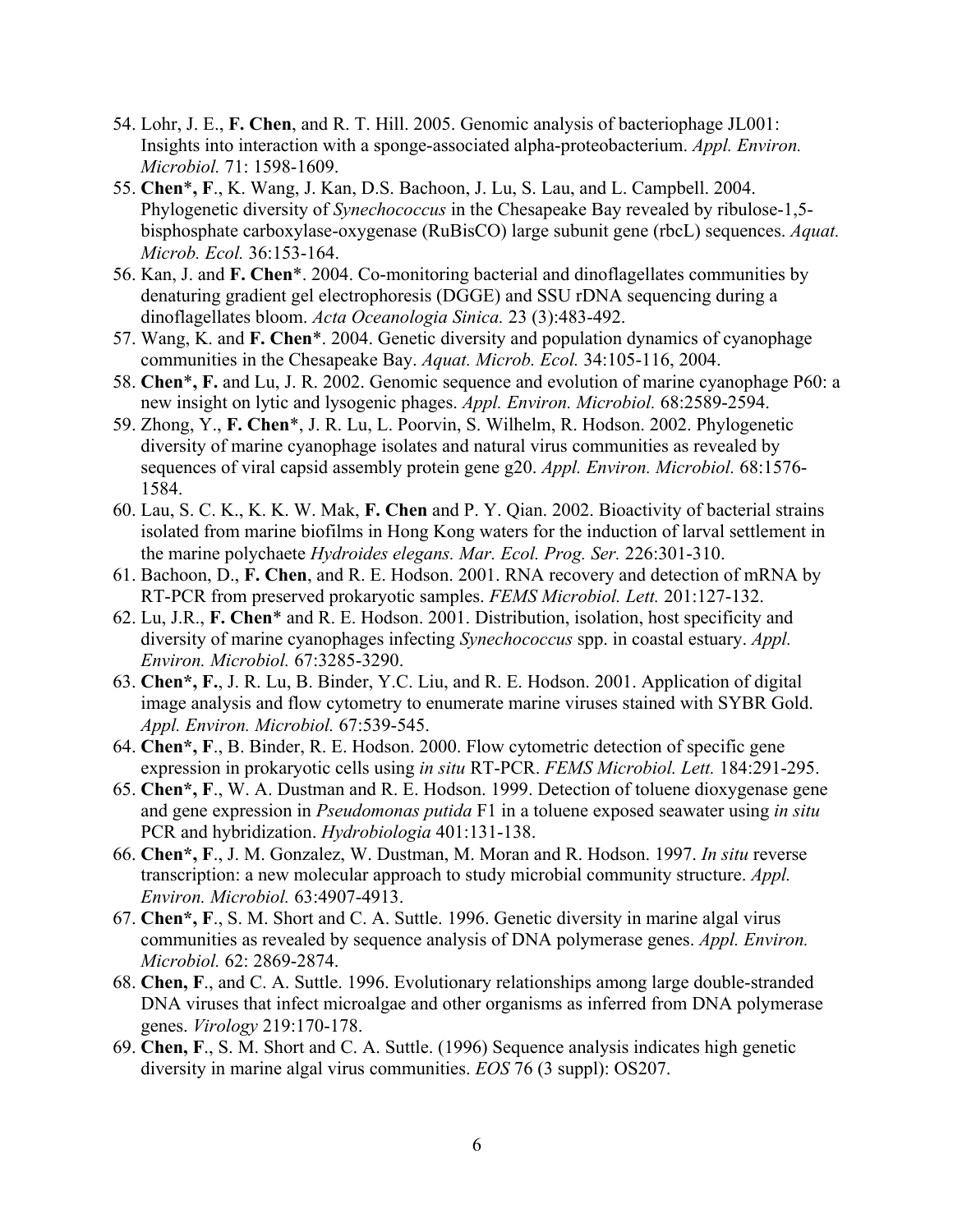- 70. **Chen, F**., and C. A. Suttle. 1995. Amplification of DNA polymerase gene fragments from viruses infecting microalgae. *Appl. Environ. Microbiol.* 61:1274-1278.
- 71. **Chen, F**., and C. A. Suttle. 1995. Nested PCR with three highly degenerate primers for amplification and identification of DNA from related organisms. *BioTechniques*. 18: 609- 612.
- 72. Suttle\*, C. A., and **F. Chen**. 1992. Mechanisms and rates of decay of marine viruses in seawater. *Appl. Environ. Microbiol*. 58: 3721-3729.
- 73. **Chen, F**., B. Reid, and C.R. Arnold. 1991. Maturing, spawning and egg collecting of the white shrimp *Penaeus vannamei* Boone in a recirculating system. *J. World Aqua*. 22: 167– 172.

#### **B. Book Chapters**

- 1. Kan, J. T.E. Hanson, and **F. Chen\***. 2011. Synchronicity between Population Structure and Proteome Profiles: A metaproteomic Analysis of Chesapeake Bay Bacterial Communities. pp. 637-644. *In*: Frans J. de Bruijn (*ed*.). Handbook of Molecular Microbial Ecology I: Metagenomics and Complementary Approaches. Wiley-Blackwell.
- 2. Short, S., **F. Chen**, S. Wilhelm. 2009. The Construction and Analysis of Marker Gene Libraries (Chapter 9). *In*: Suttle et al. (eds). Manual of Aquatic Viral Ecology. P82-91. *Limnol. & Oceangr. Methods*
- 3. Jiao, N.Z., C.L. Zhang, **F. Chen**, J. Kan, and F. Zhang. 2008. Frontiers and Technological Advances in Microbial Processes and Carbon Cycling in the Ocean; pp. 217-267. *In*: L.P. Mertens (ed), Biological Oceanography Research Trends. Nova Science Publishers, Inc. Hauppauge, NY
- 4. **Chen\*, F**. and R. E. Hodson. 2001. *In situ* PCR/RT-PCR coupled with *in situ* Hybridization for Detection of Functional Gene and Gene Expression in Prokaryotic Cells. *In*: J. Paul (ed.) Methods in Marine Microbiology**.** pp.409-424. Academic Press.
- 5. **Chen\*, F.**, W. A. Dustman, R. E. Hodson. 2000. Application of *in situ* Reverse Transcription to Estuarine Bacterial Community Analysis. *In:* C. R. Bell, M. Brylinsky, P. Johnson-Green (ed.), Microbial Biosystems: New Frontiers. Proceedings of the 8<sup>th</sup> International Symposium on Microbial Ecology. Atlantic Canada Society for Microbial Ecology. Halifax, Canada.
- 6. **Chen\*, F**. and R. E. Hodson. 1999. Viewing Microbes with *in situ* Molecular Approaches, a Mini Review. *In:* H. S. Xu and R. Colwell (ed.), Proceedings in Marine Biotechnology, pp. 300-305, China Ocean Press, Beijing.
- 7. **Chen\*, F**., W. Dustman, M. A. Moran, and R. E. Hodson. 1998. *In situ* PCR Methodologies for Visualization of Microscale Genetic and Taxonomic Diversities of Prokaryotic Communities. ch. 3.3.9. *In*: A. D. L. Akkermans, J. D. van Elsas, F. J. DeBruijn (ed.), Molecular Microbial Ecology Manual. Kluwer Acadamic Publishers, The Netherland.
- 8. Suttle, C. A., A. M. Chan, **F. Chen**, and D. R. Garza, 1993. Cyanophages and Sunlight: a Paradox. *In:* Trends in Microbial Ecology, eds. R. Guerrero & C. Pedros-Alio. pp303-307.
- 9. Suttle, C. A., **F. Chen**, and A. M. Chan. 1992. Marine Viruses: Decay rates, Diversity and Ecological Implications. *In:* Nash, C. C. II (ed.) International Marine Biotechnology Conference 'IMBC-91': Short communications of the invited lectures developments in microbiology. W. Brown Co., Dubuque, IA, p. 153-163.
- 10. **Chen\*, F**., and G. Y. Wang. 1988. Relationship between Vertical Distribution Subsurface Chlorophyll a and the Seawater Stability in the Western Tropical Pacific Ocean, p. 485-492.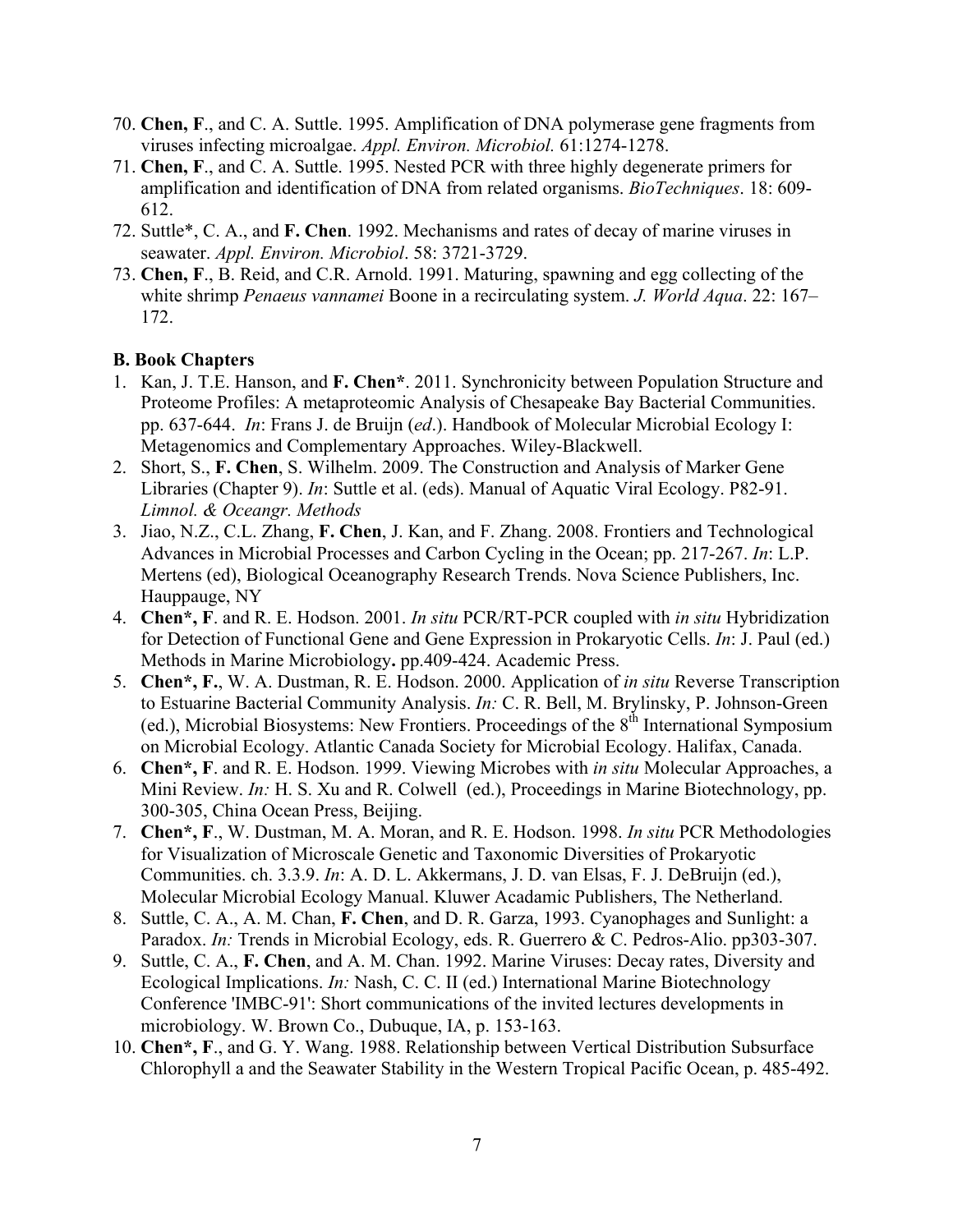*In*: J. P. Chao and J. A. Young (ed.), Air-Sea Interaction in Tropical Western Pacific, China Ocean Press.

11. Wang, G. Y., and **F. Chen**. 1988. Study on Ecological Structure Feature in the Western Tropical Pacific Ocean, p. 493-500. *In*: J. P. Chao and J. A. Young (ed.), Air-Sea Interaction in Tropical Western Pacific, China Ocean Press.

# **C. Manuscripts submitted or in preparation**

- 1. Zhang-Xian Xie, Feng Chen<sup>5</sup>, Shu-Feng Zhang, Ming-Hua Wang, Hao Zhang, Ling-Fen Kong, Min-Han Dai, Hua-Sheng Hong, Lin Lin, Da-Zhi Wang. Non viral proteins dominate the proteome of concentrated marine viral community.
- 2. David Marsan, Zhangxian Xie, Dazhi Wang, and Feng Chen\*. Phage infection of *Synechococcus* leads to massive shutdown of genomic island genes.
- 3. David Marsan,Tsvetan Bachvaroff, Allen Place, **Feng Chen\***. Novel toxin-antitoxin system in *Synechococcus*: A resilience mechanism in response to environmental stresses.
- 4. David Marsan, Zhangxian Xie, Dazhi Wang, and **Feng Chen\***. Understanding the adaptive nature of estuarine *Synechococcus* using a multi-omics approach.
- 5. Xiaotian Han, Nicole Rusconi, Kevin Pagkatipunan, **Feng Chen\***. Nutrient extracted from chicken manure accelerates growth of microalga *Scenedesmus* sp. HTB1.

# **D. Citation report**

Citations (Google Scholar): 4,129, h-index: 35, i10-index: 56 (as of March 1, 2017)

# **PROFESSIONAL ACTIVITIES**

#### **1. Invited department seminars**

- 1. "Marine microbes and Environments", lecture, August 3, 2016, Shantou University
- 2. "Environmental Sustainability", lecture, August 3, 2016, Shantou University
- 3. "Virus-host Interactions in the Sea" College of Life Science, Shantou University, August 2, 2016
- 4. "*Synechococcus* vs. *Roseobacter*, different virus-host interactions? The Institute of Marine Ecosphere, Xiamen University, June 17, 2016
- 5. "Phage-host strategies: To kill or not to kill", The Department of Life Science, Shanghai Jiaotong University, June 9, 2016
- 6. "To kill or not to kill, a phage tale ". Chesapeake Biological Laboratory, UMCES, October 21, 2015.
- 7. "Picocyanobacteria in the Estuary Isolation, diversity, omics, and biogeochemical role". South China Sea Institute of Oceanography, July 30, 2015, Guangzhou, China
- 8. "Cyanobacteria and their viruses in the Chesapeake Bay", College of Life Science, Ocean University of China, July  $15<sup>th</sup>$ , 2015, Qingdao, China
- 9. "Picocyanobacteria and cyanoviruses in the Chesapeake Bay from isolation, ecology to omics". April 1, 2015, Chesapeake Biological Laboratory, UMCES
- 10. "Microalgal fixation of  $CO<sub>2</sub>$  and other pollutants". The Maryland-Delaware Climate Education, Assessment, and Research (MADE CLEAR) Meeting, December 8, 2014, IMET, Baltimore,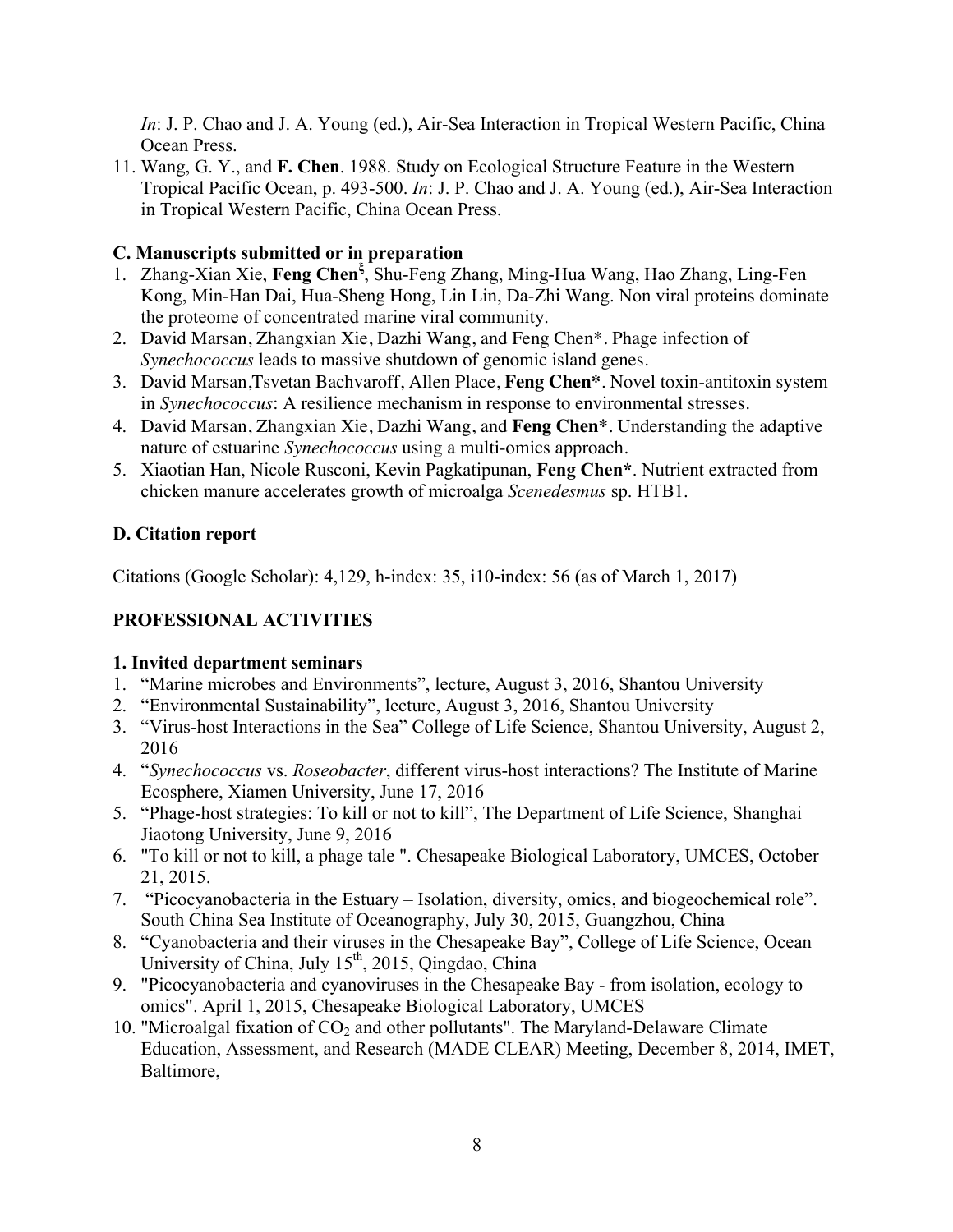- 11. "Dissecting the complicated virus-host interactions in the marine ecosystem". The First International Marine Science Meeting, January 10, 2014, Xiamen, China.
- 12. "What doesn't kill you makes you stronger", July 18, 2013, Center of Infectious Disease, Braunschweig, Germany.
- 13. "Marine Viruses, Killers or Helpers", July 17, 2013, Hanse-Wissenschaftskolleg Institute for Advanced Study, Delmenhorst, Germany
- 14. "Diversity of N4 like phages in the natural environment", May 13, 2013, State Key Laboratory of Coastal Marine Science, Xiamen University, Xiamen, China
- 15. "Algae for green solution", February 16, 2009. Qingdao Institute of Bioenergy and Bioprocess Technology, CAS, China.
- 16. "Ecological interactions between cyanobacteria and their viruses in the Chesapeake bay" November 20, 2009. University of Connecticut.
- 17. "Genetic diversity of cyanopodoviruses unveiled by the DNA polymerase gene" August 19, 2009. Xiamen University.
- 18. "Community based proteomics in the marine environment" July 3, 2009. Qingdao Institute of Bioenergy and Bioprocess Technology, Chinese Academy of Sciences.
- 19. "Algae for Biofuels and Clean Coal". December 7, 2008. Midwest Research Institute, Rockville, Maryland.
- 20. "Viral transduction machineries of roseobacter: phage, prophage and GTA". November 9-11, 2008. Department of Microbiology, University of Tennessee, Knoxville.
- 21. "Microbial genomics and ecological adaptation", October 10, 2008. Goucher College, Baltimore, Maryland
- 22. "Exploring microbial worlds: challenges and excitements". July 14, 2006. The Institute of Oceanography, Chinese Academy of Sciences. Qingdao, China.
- 23. "Application of metaproteomics in marine biogeochemical studies". July 2, 2006. The State Key Laboratory of Marine Environmental Sciences, Xiamen University, Xiamen, China
- 24. "Population dynamics of virio- and bacterio-plankton in the Chesapeake Bay" May, 4, 2004. Graduate College of Marine Studies, University of Delaware, Lewes Campus. "Interaction between virus and host in the coastal ecosystem" March 15, 2004. College of Life Science, Zhong Shan University, Guangzhou, China.
- 25. "Spatial and temporal variations of bacterioplankton community in the Chesapeake Bay" March 10, 2004. Atmospheric, Marine and Coastal Environment (AMCE) Program, Hong Kong University of Science and Technology, Hong Kong
- 26. "Distribution and diversity of *Synechococcus* and their phages in the Chesapeake Bay". April, 2003. Horn Point Laboratory, UMCES.
- 27. "Exploring microbial diversity and function in the sea". Nov. 20, 2002. Hong Kong University of Science and Technology.
- 28. "Exploring microbial diversity and function in the sea", 2000. Department of Biology, University of Alabama
- 29. "In situ molecular approaches for monitoring gene expression in prokaryotes" Department of Biology and Biochemistry. 1999. University of Colorado.
- 30. "Molecular tools to study genetic diversity and activity of marine microbes". June 29, 1999, Division of Microbiology, National Research Center of Biotechnology, GBF, Braunschweig, Germany.
- 31. "Viewing marine microbes with *in situ* molecular approaches". June 25, 1999, Max Planck Institute for Marine Microbiology, Bremen, Germany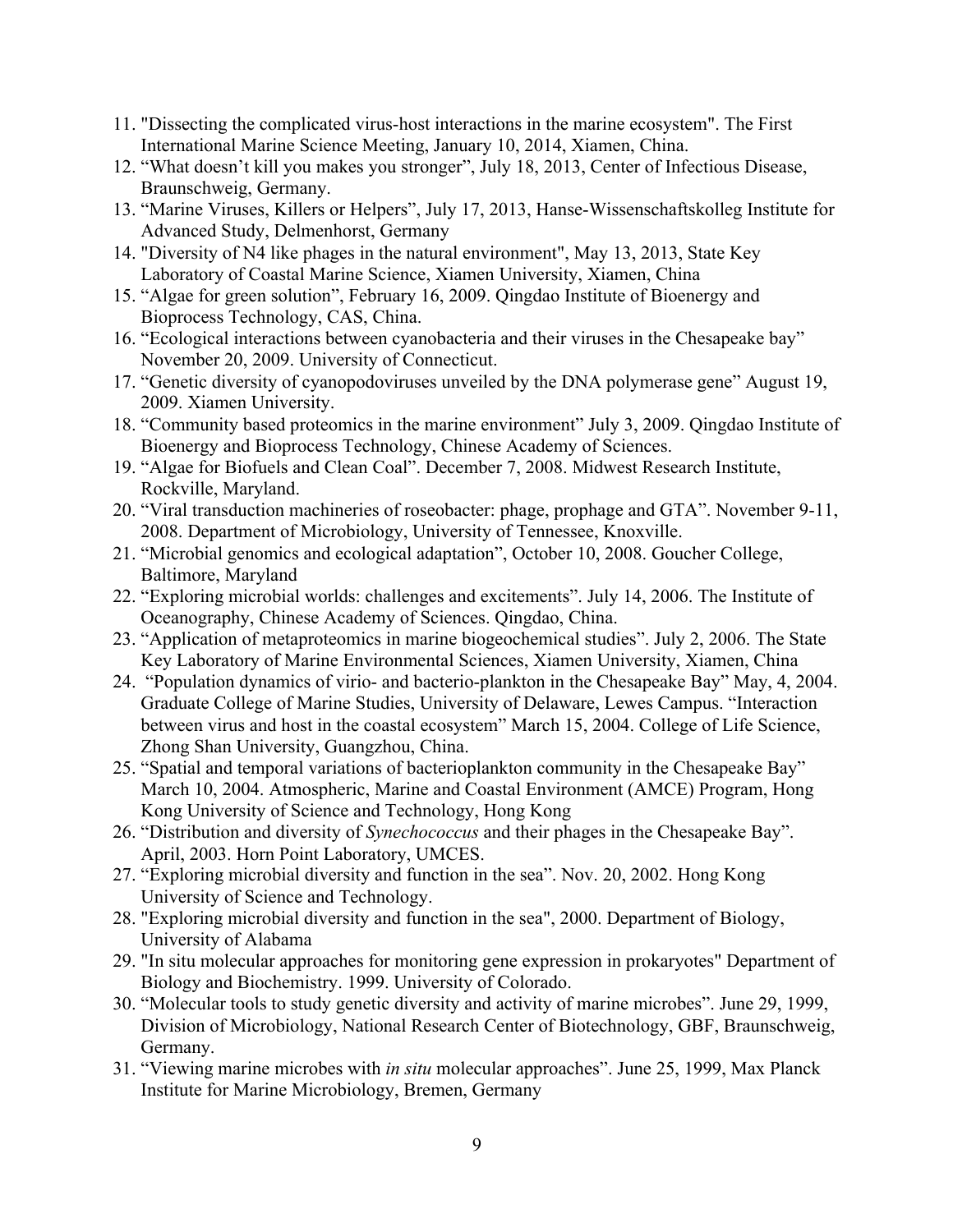- 32. "Genetic diversity of cyanophages infecting marine *Synechococcus* spp." University of Rostock, June 23, 1999, Rostock, Germany.
- 33. "Application of *in situ* PCR and RT-PCR to study genetic diversity and function of marine microbes". June 18, 1999, University of Rostock, Germany.
- 34. "Exploring microbial diversity of function in marine microbes". 1999. Department of Biology, University of New Mexico, Albuquerque, New Mexico
- 35. "*In situ* molecular detection: a way to study microbial function" 1999. Department of Biological Sciences, California State University, Long Beach
- 36. "Molecular characterization of viruses infecting marine algae", 1998. Department of Biology, University of Akron.
- 37. "Phylogenetic relationship of algal viruses" 1997. Federated Department of Biological Sciences, New Jersey Institute of Technology
- 38. "*In situ* PCR for visualizing gene expression in marine bacteria". 1997. Department of Biology, The University of West Florida, Pensacola, FL.
- 39. "Marine viruses and their ecological roles". January 10, 1996. Institute of Ecology, University of Georgia

### **2. Invited conference presentations**

- 1. "Linking phage strategies with bacterial life styles in the ocean". The MEL Annual Meeting and Annual Academic Committee Meeting, January 5-10, 2016, Gu Tian, China.
- 2. "The era of marine microbiomes" The first meeting for the Microbial Oceanography Society of China on Dec 16, 2015, Qingdao, China
- 3. "Picocyanobacteria in the Chesapeake Bay estuary Isolation, diversity, adaptation and omics". Gordon Research Conference - Marine Molecular Ecology, August 4<sup>th</sup>, 2015, Hong Kong
- 4. "Dissecting the complicated virus-host interactions in the marine ecosystem", The 15<sup>th</sup> International Symposium on Microbial Ecology, August 24-29, 2104, Seoul, Korea.
- 5. "Roseophages". The 2nd Annual Meeting of *Roseobacter*, October 15-16, 2012, Germany
- 6. "Phage and phage like structures associated with roseobacters: case studies based on four marine roseobacters". The 1st Annual Meeting of *Roseobacter* - Ecology, Physiology and Molecular Biology of the *Roseobacter* clade. Delmenhorst, June 14-16, 2010, Germany
- 7. "Biogeography of cyanobacterial podoviruses in the global oceans unveiled by viral DNA polymerase gene". ISME-13, Seattle, Washington, USA. August 22-27, 2010.
- 8. "Selecting algae for green clean technology". The 8th International Conference on Recirculating Aquaculture in Roanoke, Virginia, August 20, 2010.
- 9. "Gene and genomic diversity of cyanobacterial viruses in the marine ecosystem". Viruses of Microbes. Institut Pasteur, Paris, France. June 21-25, 2010.
- 10. "Exploring microbial processes in the ocean in the omic age" Scientific Committee for Ocean Research Workshop. The First Annual Meeting on Microbial Carbon Pump in the Ocean. October 26-29, 2009.
- 11. "Algal strain selection: a key for algal biofuels". Algal Biomass Submit 2008, October 23-24, 2008, Seattle, Washington.
- 12. "Algae for biofuels and clean coal". NIST/UMBI Bioscience in the 21st Century "Closing the Gap" session. October 20-22, Gaithersburg, Maryland.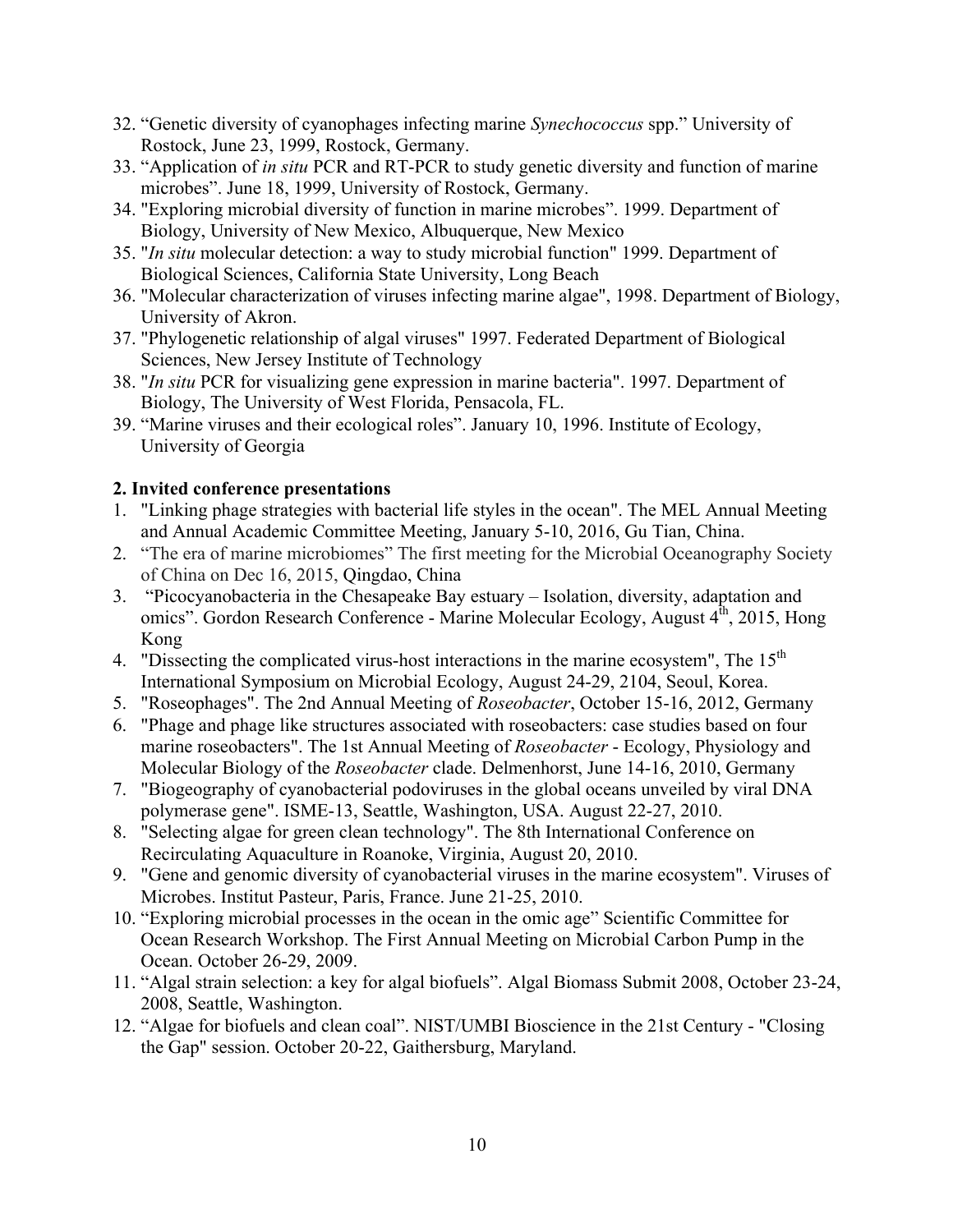- 13. "Marine viruses and their impacts on ocean's carbon cycling", also served as the leader for the roundtable  $3$  – Microbial pumping of carbon in the ocean. The  $1^{2th}$  International Symposium on Microbial Ecology, August 17-22, 2008, Cairns, Australia.
- 14. Session Chair (SS06) for Aquatic Microorganisms, for the 2008 ASLO Summer Meeting, June 8-13, St. John's, Newfoundland, Canada.
- 15. "Phototrophy vs heterotrophy in aerobic anoxygenic phototrophic bacteria (AAPB) Observations and Implications from the global oceans and in situ experiments." ASLO Summer Meeting, June 8-13, St. John's, Newfoundland, Canada.
- 16. Chen, F. Y.L. Zhao, K. Wang and N.Z. Jiao. Viral transduction machineries in roseobacters: phage, prophage and GTA. 2008 ASLO Summer Meeting, June 8-13, St. John's, Newfoundland, Canada.
- 17. Panel presentation Algae and algal biofuels. Second Generation Biofuels Development Summit, May 13-16, 2008, Baltimore
- 18. "Characterization of conserved genes for virus group". The Scientific Committee for Oceanographic Research (SCOR)-working group on marine viruses. June 1-3, 2006, The University of British Columbia, Vancouver, BC.
- 19. "A proteomic study of picoplankton community". The  $10<sup>th</sup>$  International Symposium on Microbial Ecology (ISME-10). August 22-27, 2004. Cancun, Mexico.
- 20. "Unexpected genetic diversity found in marine virus communities". ASLO Summer Meeting. June 10-15, 2002, Victoria, Canada
- 21. "Genomic evolution of lytic and lysogenic phages". ASLO/AGU Ocean Science Meeting. February 11-15, 2002. Hawaii

# **3. Conference presentations**

- 1. Feng Chen, Niche adaptation of picocyanobacteria in the Chesapeake Bay from ecology, physiology to omics. The  $11<sup>th</sup>$  International Marine Biotechnology Conference, August 29-June 2, 2016, Baltimore (oral).
- 2. Daniel Fucich and Feng Chen. Developing an innovative and efficient microalgal system to reduce  $CO_2$  emission and produce valuable products. The 11<sup>th</sup> International Marine Biotechnology Conference, August 29-June 2, 2016, Baltimore (oral).
- 3. David Marsan, Allen Place, and Feng Chen. Novel toxin-antitoxin system in marine *Synechococcus*: a resilience mechanism in response to environmental stresses. The 11<sup>th</sup> International Marine Biotechnology Conference, August 29-June 2, 2016, Baltimore (oral).
- 4. Yuanchao Zhan and Feng Chen. Phage isolation continues to surprise us a novel phage infecting marine Roseobacter. The 11<sup>th</sup> International Marine Biotechnology Conference, August 29-June 2, 2016, Baltimore (oral).
- 5. Mengqi Sun, Yuanchao Zhan, David Marsan, Feng Chen. Analysis of virioplankton community in the Delaware Bay using high-through put sequencing. The  $11<sup>th</sup>$  International Marine Biotechnology Conference, August 29-June 2, 2016, Baltimore (poster).
- 6. David Marsan, Zhangxian Xie, Dazhi Wang, and Feng Chen. Phage infection of an estuarine *Synechococcus* leads to massive shutdown of genomic island genes. The 16<sup>th</sup> International Symposium on Microbial Ecology, August 21-27, 2106, Montreal, Canada. (oral)
- 7. Yuanchao Zhan, Sijun Huang, Sonja Voget, Meinhard Simon, Feng Chen. A novel roseobacter phage possesses features of podoviruses, siphoviruses, prophages and gene transfer agents. The  $16<sup>th</sup>$  International Symposium on Microbial Ecology, August 21-27, 2106, Montreal, Canada (poster)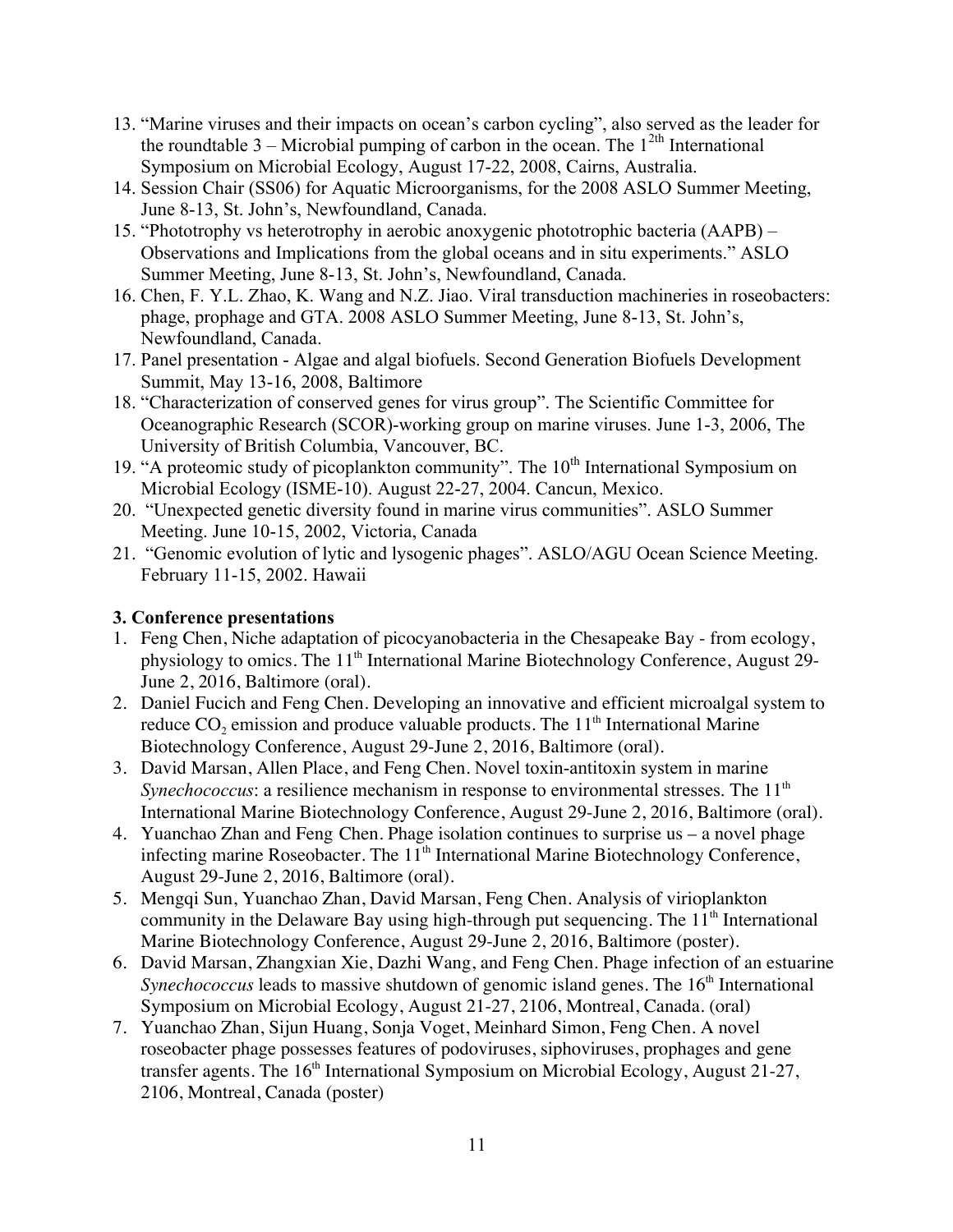- 8. Zhao Zhao, Michael Gonsior, Rui Zhang, Nianzhi Jiao, and Feng Chen. The microbial degradation of viral-induced *Synechococcus* dissolved organic matter in coastal seawater (poster), GRC on Marine Biogeochemistry, June 12-17, Hong Kong
- 9. David Marsan and Feng Chen. Understanding functional adaptation of an estuarine *Synechococcus* via growth rate and multi-dimensional omics studies. Gordon Research Conference - Marine Molecular Ecology, August  $4<sup>th</sup>$ , 2015, Hong Kong
- 10. Yuanchao Zhan, Alison Buchan, and Feng Chen. Novel N4 bacteriophages prevail in the cold biosphere. Gordon Research Conference - Marine Molecular Ecology, August 4<sup>th</sup>, 2015, Hong Kong
- 11. David Marsan and Feng Chen. Unveiling the ecophysiology of an estuarine *Synechococcus* – via genomic, transcriptomic and proteomic analyses. The 115th General Meeting of the American Society for Microbiology, May 31 to June 2, 2015. New Orleans
- 12. Yuanchao Zhan, Alison Buchan, Feng Chen, Unexpected diversity and niche partitioning of  $N4$  like viruses in the Chesapeake Bay. The  $15<sup>th</sup>$  International Symposium on Microbial Ecology, August 24-29, 2014, Seoul, Korea.
- 13. Hongyue Dang, Haixia Zhou, Deli Wang, Feng Chen, Zhinan Zhang, Nianzhi Jiao, Farooq Azam. Distinct contributions of microbial extracellular and intracellular unrease activity to N cycling processes in marine sediments. The  $15<sup>th</sup>$  International Symposium on Microbial Ecology, August 24-29, 2104, Seoul, Korea.
- 14. Feng Chen "Chesapeake Bay microbial banking from cultures to omics", short presentation to NIST visitors, March 18, 2015, IMET, Baltimore.
- 15. Organizer, International Workshop on Marine Viruses: from cultures to omics, July 1, 2013. Hanse-Wissenschaftskolleg Institute for Advanced Study, Delmenhorst, Germany
- 16. Discussion Leader, for Session of Molecular Ecology of Marine Microbes, Gordon Research Conference on Marine Molecular Ecology. August 11-16, 2013, Hong Kong
- 17. "Roseophage vs cyanophage: a different phage-host strategy?", July 1, 2013, International Workshop on Marine Viruses: from Cultures to Omics, Hanse-Wissenschaftskolleg Institute for Advanced Study, Delmenhorst, Germany
- 18. Zheng Liu, Bangzhou Zhang, Liping Huang, Tianling Zheng, Feng Chen, An "uncultured" bacterial pathogen causes the lysis of diatom Phaeodactylum tricornutum. The 14th International Symposium on Microbial Ecology (ISME-14), August 19-24, 2012, Copenhagen, Denmark
- 19. Yongle Xu, Nianzhi Jiao, Feng Chen, Cold endured, low light adapted and diverse picocyanobacteria isolated from the winter season of Chesapeake estuary. The 14th International Symposium on Microbial Ecology (ISME-14), August 19-24, 2012, Copenhagen, Denmark
- 20. Sijun Huang, Nianzhi Jiao, Feng Chen, Ecogenomics of marine cyanobacterial podoviruses. The 14th International Symposium on Microbial Ecology (ISME-14). August 19-24, 2012, Copenhagen, Denmark
- 21. Feng Chen "Tiny viruses and their big role in the ocean". The International Ocean Sciences Summer School and PhD Student Forum -- Multidisciplinary Research of Geo-Bio-Chemical Interactions in the Ocean and at the Seafloor, July 1-8, 2011, Xiamen
- 22. Feng Chen "Podoviruses of cyanobacteria in the sea, a different story". The 3rd Annual Meeting of the SCOR Working Group on the Role of Viruses in Marine Ecosystems. University of Delaware. Newark, Delaware May 14-16, 2009.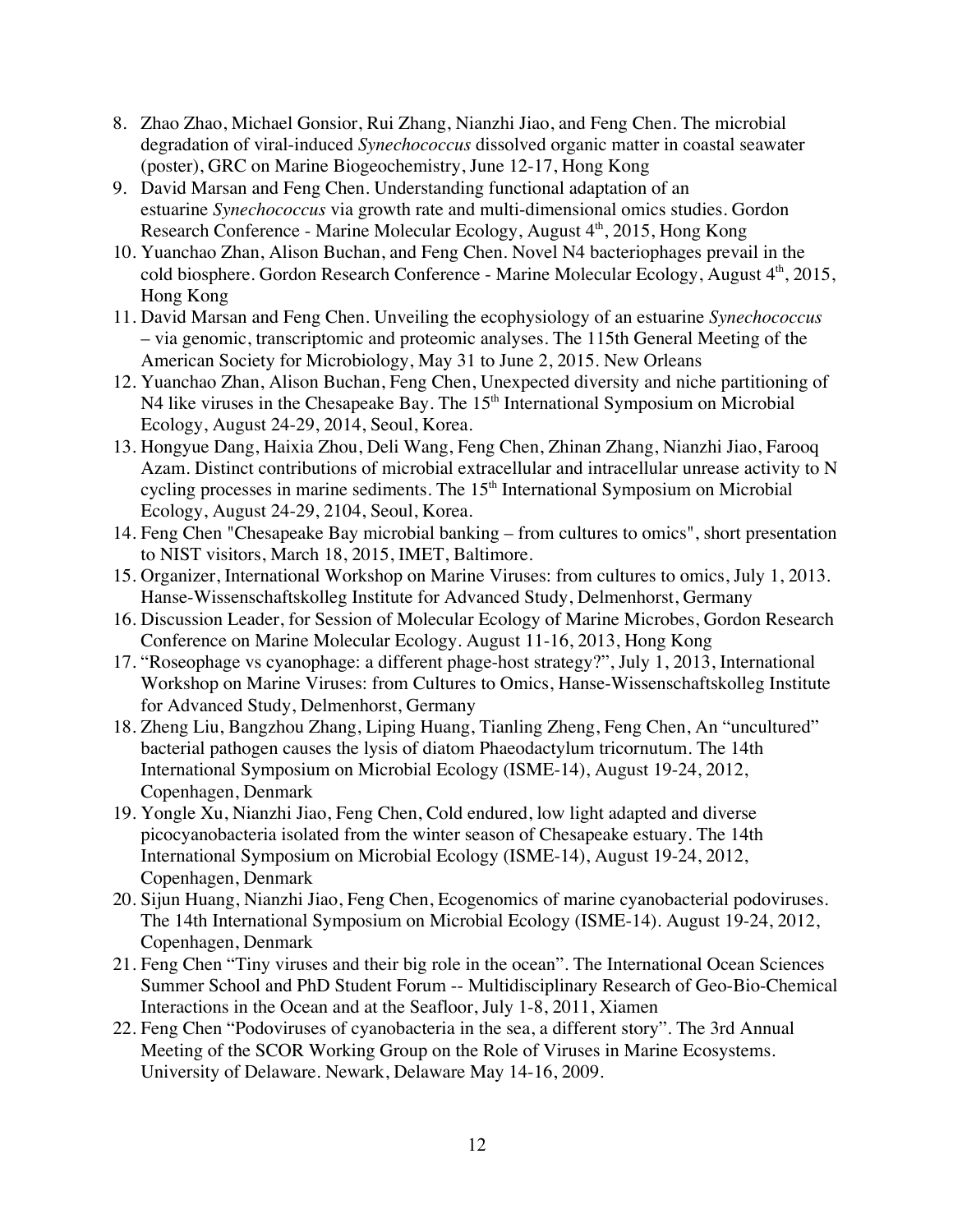- 23. Yanlin Zhao, Kui Wang, Charles Budinoff, Alison Buchan, Andrew Lang, Feng Chen. Diversity of *Roseobacter* genetic transfer agent (GTA) in the Chesapeake Bay 2008. ASLO Summer Meeting, June 8-13, St. John's, Newfoundland, Canada.
- 24. Crump, Byron C., Heather E. Adams, Feng Chen, John E. Hobbie, Jinjun Kan, and George W. Kling. Synchrony and seasonality in bacterioplankton community composition.  $11<sup>th</sup>$ International Symposium on Microbial Ecology (ISME-11), Vienna, Austria, August 20-25, 2006.
- 25. Wang, K., K. Omara, J. Kan, and F. Chen. 2006. Estuarine cyanophages and their psbA gene. The Scientific Committee for Oceanographic Research (SCOR)-working group on marine viruses. June 1-3, 2006, The University of British Columbia, Vancouver, BC.
- 26. Kan, J., E. B. Örnólfsdóttir, K. Wang, K. O'Mara, B. C. Crump, K. E. Wommack, and F. Chen. Co-monitoring virioplankton and bacterioplankton in Chesapeake Bay. The Scientific Committee for Oceanographic Research (SCOR)-working group on marine viruses. June 1-3, 2006, The University of British Columbia, Vancouver, BC.
- 27. Wang, K., R. Belas, M. A. Moran, F. Chen. Visualization and enumeration of GTA particles using SYBR Gold stain. The Scientific Committee for Oceanographic Research (SCOR) working group on marine viruses. June 1-3, 2006, The University of British Columbia, Vancouver, BC.
- 28. Chen, F., K. Wang, J. Stewart, R. Belas. 2006. Induction of multiple prophages from a marine *Roseobacterim*, a genomic approach. American Society of Limnology and Oceanography Summer Meeting, June 5-9, 2006, Victoria, Canada.
- 29. Kan, J., T. Hanson, C. Cary, E. Wommack, R. Hill, F. Chen. 2006.Community proteomics, a new way to explore microbial functions in natural environments. American Society of Limnology and Oceanography Summer Meeting, June 5-9, 2006, Victoria, Canada
- 30. Wang, K., and F. Chen. 2006. Seasonal successions and genetic diversities of estuarine *Synechococcus* and their co-occurring phages: A three-year survey in Chesapeake Bay. American Society of Limnology and Oceanography Summer Meeting, June 5-9, 2006, Victoria, Canada.
- 31. O'Mara, K. J., K. Wang, J. Kan, S. Bench, T. Hanson, E. Wommack, F. Chen. 2006. Genetic diversity and seasonal patterns of cyanophage *psbA* gene in the estuarine environment revealed by a newly designed PCR primer set. American Society of Limnology and Oceanography Summer Meeting, June 5-9, 2006, Victoria, Canada**.**
- 32. Chen, F. "Lysogenic potential of marine bacteria" June 28, 2006. Xiamen University, Xiamen, China.
- 33. Eissler, Y., K. Wang, F. Chen, W. Coats. 2006. Molecular characterization of *Chaetoceros cf gracilis* virus isolated from Chesapeake Bay, USA. American Society of Limnology and Oceanography Summer Meeting, June 5-9, 2006, Victoria, Canada.
- 34. Kan, J., T. Hanson, B. Campbell, C. Cary, E. Wommack, R. Hill, and F. Chen. Metaproteomics, a new way to explore microbial function in natural environments. HUPO 4<sup>th</sup> Annual World Congress, August 28-September 1, 2005. Munich, Germany
- 35. Wang, K. and F. Chen. Isolation and characterization of cyanophages of marine cluster B *Synechococcus*. ASLO summer meeting June 18-24, 2005. Santiago de Compostela, Spain.
- 36. Wang, K. and F. Chen. Characterization of cyanophages infecting estuarine Syn*echococcus*  spp. International Marine Biotechnology Conference, June 7-12, 2005, St. John's, Newfoundland, Canada.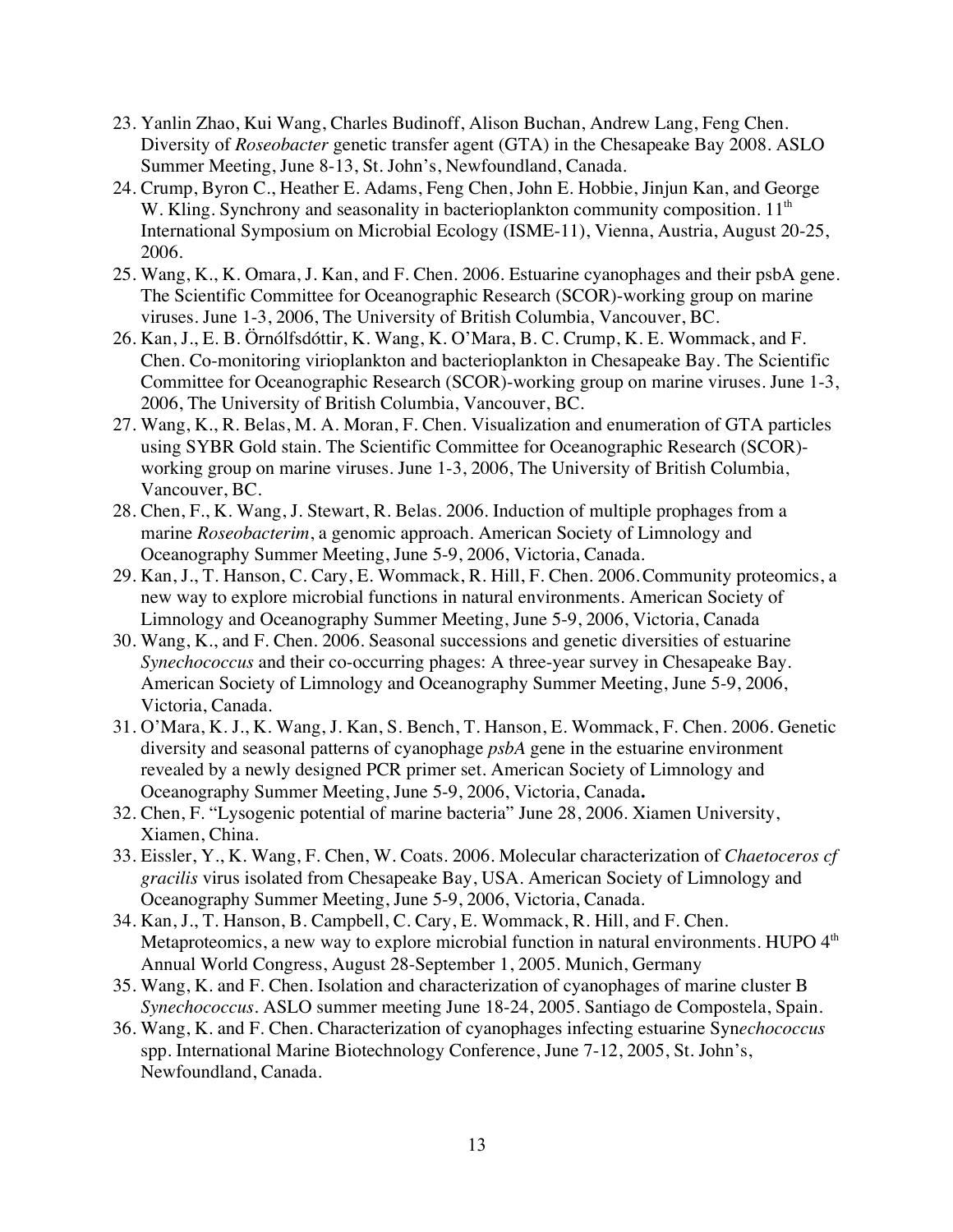- 37. Chen, F., K. Wang, J. Kan, and M. Suzuki. *Synechococcus* ecotypes in Chesapeake Bay revealed by the RuBisCO gene and ITS sequences. International Marine Biotechnology Conference, June 7-12, 2005, St. John's, Newfoundland, Canada.
- 38. Kan, J., T. Hanson, K. Wang, B. Campbell, C. Cary, E. Wommack, R. Hill, and F. Chen. Meta-proteomics, a new way to explore microbial processes in the ocean? International Marine Biotechnology Conference, June 7-12, 2005, St. John's, Newfoundland, Canada.
- 39. Chen, F., K. Wang, J. Kan, D. Bachoon, L. Campbell. Phylogenetic diversity of estuarine *Synechococcus* revealed by ribulose-1,5-bisphophate carboxylase-oxygenase large subunit gene sequences. The 10<sup>th</sup> International Symposium on Microbial Ecology, ISME-10. August 22-27, 2004. Cancun, Mexico.
- 40. Kan, J., M. Suzuki, K. Wang, and F. Chen. Spatial and temporal variation of Chesapeake bacterioplankton communities revealed by DGGE and clone libraries. The  $10<sup>th</sup>$  International Symposium on Microbial Ecology, ISME-10. August 22-27, 2004. Cancun, Mexico.
- 41. Kan, J., and F. Chen. Are 5000 bacterial cells per ml the detection threshold for DGGE analysis? The  $10<sup>th</sup>$  International Symposium on Microbial Ecology, ISME-10. August 22-27, 2004. Cancun, Mexico.
- 42. Wang, K., J. Kan, and F. Chen. Co-monitoring *Synechococcus* and synechophage in the Chesapeake Bay. The  $10<sup>th</sup>$  International Symposium on Microbial Ecology, ISME-10. August 22-27, 2004. Cancun, Mexico.
- 43. Suzuki, M.T., J. Kan, F. Chen and S. E. Evans. Fast Screening and analysis of Chesapeake Bay bacterioplankton rIBOSOMAL RNA operon clone libraries. The 10th International Symposium on Microbial Ecology, ISME-10. August 22-27, 2004. Cancun, Mexico.
- 44. Chen, F. and K. Wang. Population Dynamics and Genetic Diversity of *Synechococcus* in the Chesapeake Bay. Gordon Research Conference on Marine Microbes: Picophytoplankton, from Ecology to Genomics, June 6-10, Roscoff, Brittany, France.
- 45. Isaacs, L. T., J, Kan, S. Sidiqqi, D. Horn, F. Chen, T. Wright, and J. Enticknap, and R. Hill. Analysis of the microbial community of the Chesapeake redbeard sponges*, Microciona prolifera*. The 104<sup>th</sup> General Meeting of American Society of Microbiology. May, 2004, New Orleans.
- 46. Wommack, K. E. and F. Chen. Diversity and community composition of virioplankton over an annual biological cycle of the Chesapeake Bay. Ocean Research Conference, February 15- 20, 2004, Hawaii.
- 47. Chen, Feng and Kui Wang. Phylogenetic relationship of estuarine *Synechococcus* spp. revealed by the RubisCO gene. Marine Biotechnology Conference September 21-27, 2003, Chiba, Japan.
- 48. Kan, Jingjun and F. Chen. Genetic fingerprinting and proteomic analysis of bacterial communities in the Chesapeake Bay. Marine Biotechnology Conference September 21-27, 2003, Chiba, Japan.
- 49. Wang, Kui and F. Chen. Isolation and characterization of *Synechococcus* spp. and their phages from Chesapeake Bay. Marine Biotechnology Conference September 21-27, 2003, Chiba, Japan.
- 50. Wommack, K. E., Kurt E. Williamson, Danielle Winget, Rebekah R. Helton, Shellie Bench, F. Chen, Kui Wang, Jinjun Kan, D. W. Coats, Sean Cooney, and Yvan Bettarel. Microbial Observatory for Virioplankton Ecology (MOVE): The role of viruses in the annual biological cycle of the Chesapeake Bay. NSF Microbial Observatories Workshop, Arlington, VA, September 15-16, 2003.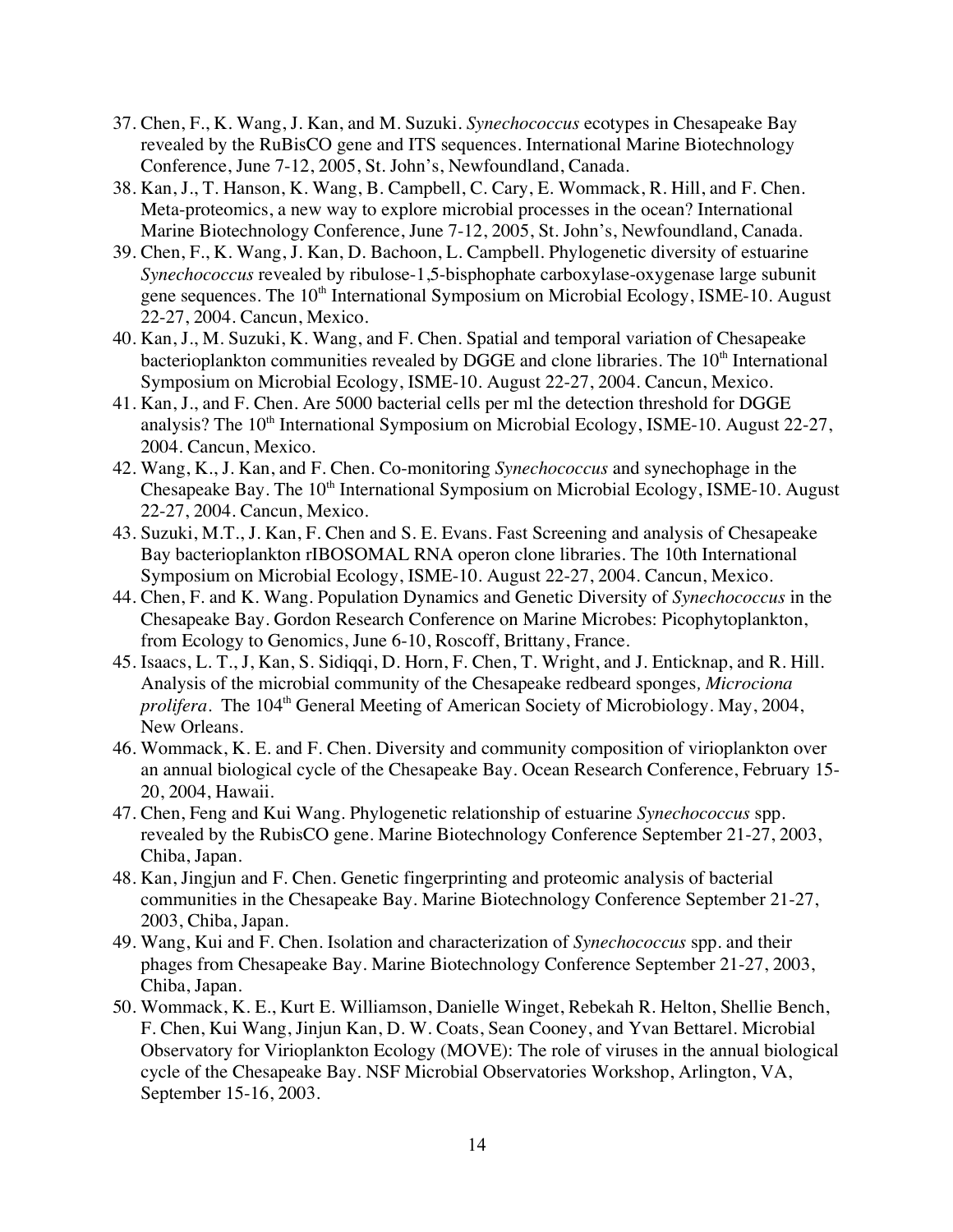- 51. Chen, F. and J.J. Kan. Environmental microbial proteomics: linking microgeochemial functions. The 103th General Meeting of American Society of Microbiology. May 18-22, 2003, Washington DC.
- 52. Wang, K. and F. Chen. Genetic diversity and population dynamics of *Synechococcus* spp. and cyanophages in the Chesapeake Bay. The 103th General Meeting of American Society of Microbiology. May 18-22, 2003 Washington DC.
- 53. Kan, J.J. and F. Chen. Spatial and temporal dynamics of bacterial communities in the Chesapeake Bay. The 103th General Meeting of American Society of Microbiology. May 18- 22, 2003, Washington DC.
- 54. Chen, F. Series Lectures and Seminars on Microbial Ecology. Xiamen University, China. Nov. 13-19, 2002.
- 55. Wang, K. and F. Chen. Genetic diversity of virus that infect marine *Synechococcus* in the Chesapeake Bay. MEES colloquium, College Park. Nov. 2-3, 2001.
- 56. Chen, F., Y. Zhong, J. Lu, L. Poorvin, S. Wilhelm, and R. Hodson. What do we learn from gene and genomic sequences of cyanophages? The  $9<sup>th</sup>$  International Symposium of Microbial Ecology. Amsterdam, August 26-31.
- 57. Chen, F., J. Lu, Y. Zhong, R. E. Hodson. Distribution, diversity and genomic sequence of cyanophages infecting marine Synechococcus spp. The 101th general meeting of the American Society for Microbiology, Orlando, May 20-24, 2001.
- 58. Chen, F., B. Binder, R. E. Hodson. Flow cytometric detection of specific gene expression in prokaryotic cells using *in situ* RT-PCR. DOE BI-OMP Workshop, March 30-31, 2001, Savannah, Georgia.
- 59. Chen, F. and R. E. Hodson. Marine cyanophages: distribution, phenotypes, genotypes, phylogeny and genomic sequencing. The  $5<sup>th</sup>$  International Marine Biotechnology Conference, September- October, 2000. Townsville, Queensland, Australia.
- 60. Hodson, R. E. and F. Chen. Visualizing Marine Microbes with *in situ* Molecular Approaches (an overview). The 5<sup>th</sup> International Marine Biotechnology Conference, September- October, 2000. Townsville, Queensland, Australia.
- 61. Wommack, K. E., F. Chen, and R. E. Hodson. Marine diazotroph ecology: development of a molecular genetic *in situ* detection method. The 5<sup>th</sup> International Marine Biotechnology Conference, September- October, 2000. Townsville, Queensland, Australia.
- 62. Chen, F., Y. Zhong, D. Bachoon, J. R. Lu, S. C. K. Lau, L. Campbell and R. E. Hodson. Cross infectivity of marine viruses unveiled by genetic linkage of their hosts. American Society of Limnology and Oceanography-2000, Copenhagen, Denmark, 5-9 June, 2000.
- 63. Hodson, R. E. and F. Chen, In situ activity and functional diversity of microbes linking carbon and nitrogen cycles in marine ecosystems. Aquatic Science Meeting, ASLO, June 5-9, 2000. Copenhagen, Denmark.
- 64. Lu, J.R., F. Chen and R. E. Hodson. Genomic sequence of a lytic cyanophage of *Synechococcus* spp. The 100th General Meeting of the American Society for Microbiology, Los Angeles, May 21-25, 2000.
- 65. Zhong, Y., F. Chen, and R. E. Hodson. Phyletic diversity of marine cyanophages as revealed by viral capsid assembly protein gp 20. The 100th General Meeting of the American Society for Microbiology, Los Angeles, May 21-25, 2000.
- 66. Bachoon, D., F. Chen and R. E. Hodson. RNA recovery and detection of mRNA by RT-PCR from stored prokaryotic samples. The 100th General Meeting of the American Society for Microbiology, Los Angeles, May 21-25, 2000.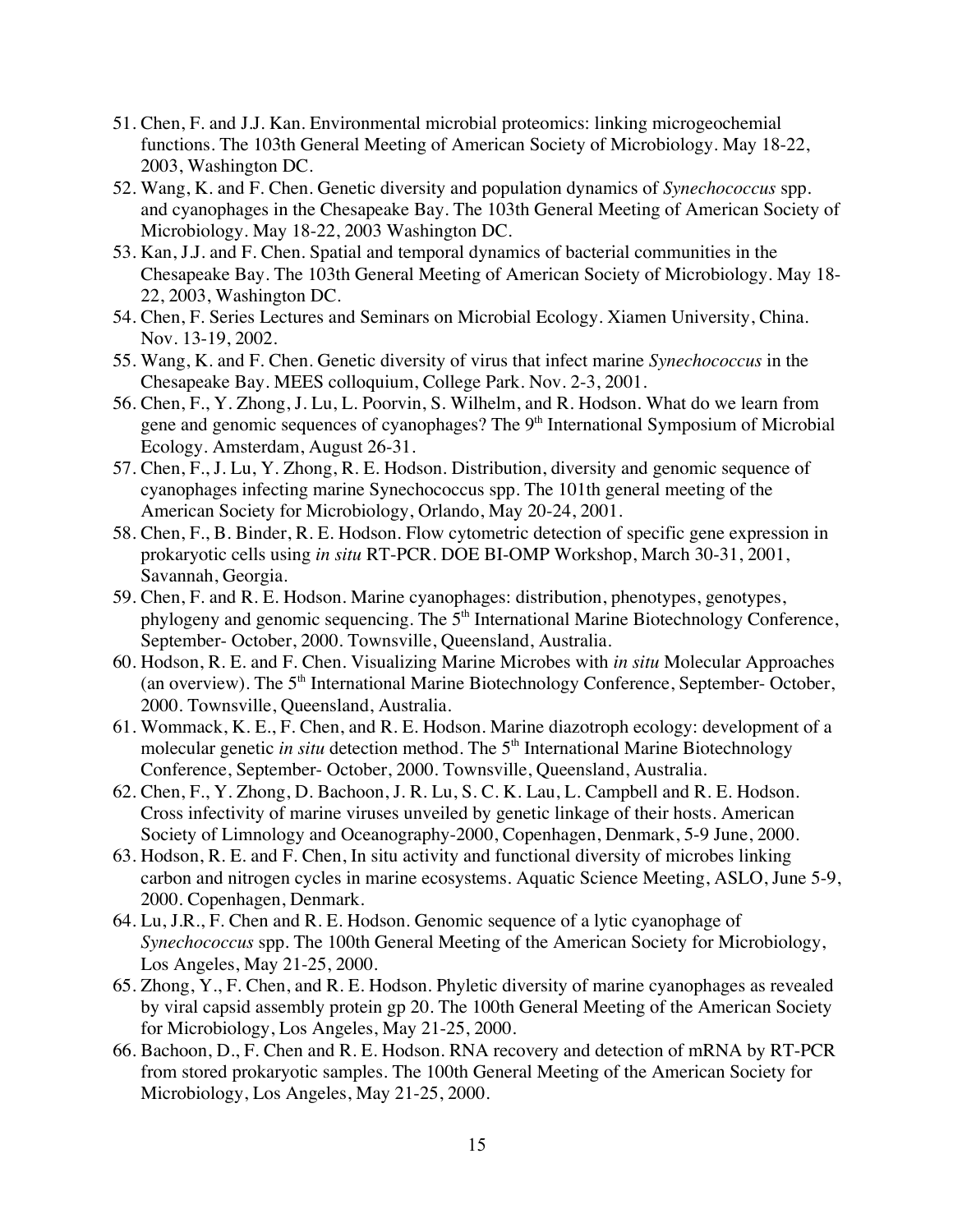- 67. Hodson, R.E. and F. Chen. In situ Activity & Functional Diversity of Microbes Linking Carbon & Nitrogen Cycles in Marine Ecosystems. DOE BI-OMP Workshop, March 15-16, 2000, Tallahassee, Florida.
- 68. Chen, F., D. Bachoon, S. C. K. Lau, J. R. Lu, L. Campbell and R. E. Hodson. Coastal *Synechococcus* spp. are much more complex than oceanic *Synechococcus* spp. DOE BI-OMP Workshop, March 15-16, 2000, Tallahassee, Florida.
- 69. Sullivan, J., F. Chen and R. H. Hodson. Toward the application of prokaryotic in situ PCR to the study of denitrification. DOE BI-OMP Workshop, March 15-16, 2000, Tallahassee, Florida.
- 70. Dustman, W. A., F. Chen and R. E. Hodson. Filter concentration of laboratory bacterial cultures and natural seawater communities: an adaptation for analysis of genetic and functional diversity by in situ PCR, in situ RT-PCR and in situ reverse transcription. DOE BI-OMP Workshop, March 15-16, 2000, Tallahassee, Florida.
- 71. Bachoon, D., F. Chen and R. E. Hodson. RNA recovery and detection of mRNA by RT-PCR from preserved prokaryotic samples. DOE BI-OMP Workshop, March 15-16, 2000, Tallahassee, Florida.
- 72. Wommack, K. E., F. Chen and R. E. Hodson. A rapid method for obtaining the complete nucleotide coding sequence for nifH. DOE BI-OMP Workshop, March 15-16, 2000, Tallahassee, Florida.
- 73. Dudeck, K. L., F. Chen and R. E. Hodson. PCR amplification of the amoA gene from two marine ammonium-oxidizing bacteria, *Nitrosomonas cryotolerans* and *Nitrosococcus oceani*  DOE BI-OMP Workshop, March 15-16, 2000, Tallahassee, Florida.
- 74. Chen, F., J. R. Lu, Y. Zhong, and R. E. Hodson. Marine cyanophages reveal a high phenotypic and genotypic diversity. The 99th General Meeting of the American Society for Microbiology, Chicago, IL., May 30-June 3, 1999.
- 75. Chen, F., J. R. Lu, and R. E. Hodson. Enumeration of viruses in aquatic environemnts using SYBR Glod stain and digital image analysis. The 99th General Meeting of the American Society for Microbiology, Chicago, IL., May 30-June 3, 1999.
- 76. Dustman, W. A., F. Chen, and R. E. Hodson. Filter concentration of natural seawater microbial communities and analysis of genetic and functional diversity by *in situ* reverse transcription (ISRT) and *in situ* RT-PCR. The 99th General Meeting of the American Society for Microbiology, Chicago, IL., May 30-June 3, 1999.
- 77. Williams, K. L., F. Chen, W. A. Dustman, and R. E. Hodson. PCR amplification of the *amoA* gene from a marine ammonium-oxidizing bacterium *Nitrosomonas cryotolerans*. The 99th General Meeting of the American Society for Microbiology, Chicago, IL., May 30-June 3, 1999.
- 78. Chen, F., J. R. Lu, and R. E. Hodson. Distribution of cyanophages and total viruses along Georgia coastal rivers. ASLO meeting, Feb. 1-5. 1999, Santa Fe, New Mexico.
- 79. Chen, F., J. Lu and R. E. Hodson. Molecular phylogeny and *in situ* mRNA detection of the rbcL gene in Marine *Synechococcus* spp. ASLO meeting, Feb. 1-5. 1999, Santa Fe, New Mexico.
- 80. Wommack, E., F. Chen and R. E. Hodson. Nitrogenase in marine *Vibrio*. ASLO meeting, Feb. 1-5. 1999, Santa Fe, New Mexico.
- 81. Sullivan, J. B., F. Chen and R. E. Hodson. Constitutive production of nitrite reductase in *Pseudomonas stutzeri* detected by *in situ* RT-PCR. ASLO meeting, Feb. 1-5. 1999, Santa Fe, New Mexico.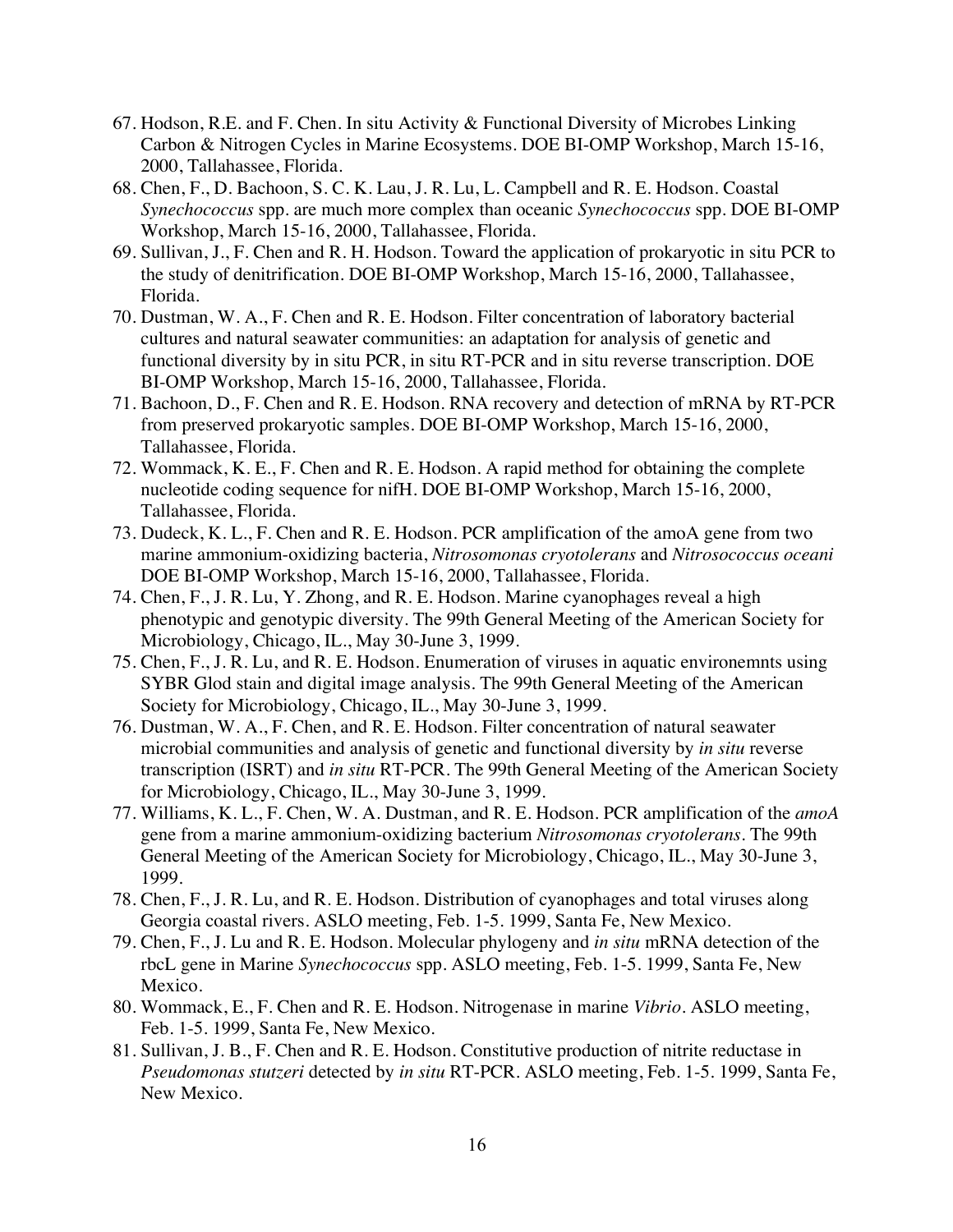- 82. Hodson, R. E., F. Chen and W. A. Dustman. Application of *in situ* reverse transcription to estuarine bacterial community analysis. ASLO meeting, Feb. 1-5. 1999, Santa Fe, New Mexico.
- 83. Chen, F. and R. E. Hodson. Viewing microbes with *in situ* molecular approaches. International Symposium on Marine Biotechnology (ISPPMB'98). Oct. 6-9, Qingdao, China.
- 84. Chen, F., J. R. Lu, and R. E. Hodson. RuBisCO genes reveal a close relationship between *Synechococcus* strains WH7803 and WH8101. The 8<sup>th</sup> International Symposium on Microbial Ecology, Aug. 9-14, 1998, Halifax, Canada.
- 85. Hodson, E. and F. Chen. *In situ* nucleic acid amplification for studies of estuarine bacterial activity and diversity. The  $8<sup>th</sup>$  International Symposium on Microbial Ecology, Aug. 9-14, 1998, Halifax, Canada.
- 86. Dustman, W. A., F. Chen and R. E. Hodson. Characterizing genetic diversity and activity of filter-concentrated microorganisms using a modified in situ reverse transcription protocol. The 8<sup>th</sup> International Symposium on Microbial Ecology, Aug. 9-14, 1998, Halifax, Canada.
- 87. Chen, F. and R. E. Hodson. Detection of carbon and nitrogen utilizing genes (rbcL and amoA) and their expression in bacteria using *in situ* PCR/hybridization methods. The 98th General Meeting of the American Society for Microbiology, Atlanta, Georgia, 1998.
- 88. Chen, F., W. A. Dustman, M. A. Moran and R. E. Hodson. Using prokaryotic *in situ* PCR to examine the *todC1* gene and its expression in a toluene degrading bacterium in marine microcosms. The 97th General Meeting of the American Society for Microbiology, Miami Beach, Florida, 1997.
- 89. Hodson, R. E., M. A. Moran, F. Chen, W. Dustman, and R. Garg. Amplified *in situ* taxonomic identification and detection of specific genes and their expression in marine bacterial population. ASLO 97 Aquatic Sciences Meeting. Santa Fe, New Mexico, February, 10-14, 1997.
- 90. Chen, F., J. M. González, W. A. Dustman, M. A. Moran and R. E. Hodson. *In situ* reverse transcription, an approach to characterize genetic diversity (based on 16S rRNA) and activity (based on mRNA) of prokaryotes. ASLO 97 Aquatic Sciences Meeting. Santa Fe, New Mexico, February, 10-14, 1997.
- 91. Chen, F., S. M. Short and C. A. Suttle. Sequence analysis indicates high genetic diversity in marine algal virus communities. Ocean Sciences Meeting, San Diego, California, February, 12-16, 1996.
- 92. Chen, F. "PI-PCR, A Potential Tool for LMER Projects". The Land-Margin Research Program Annual Meeting, Savannah, Georgia, November 7-9, 1996.
- 93. Chen, F. and C. A. Suttle. Phylogeny of large double-stranded DNA viruses which infect microalgae, as inferred from DNA polymerase gene sequences. The 14th annual meeting of American Society for Virology, Austin, Texas, July 8-12, 1995.
- 94. Chen, F., M. T. Cottrell and C. A. Suttle. DNA polymerase reflects genomic relatedness among algal viruses. The 95th General Meeting of the American Society for Microbiology, Washington, D. C., May 21-25, 1995.
- 95. Suttle, C. A., F. Chen and M. T. Cottrell. DNA polymerase genes as probes of the diversity and phylogeny of marine microbial populations. Keystone Symposia on Molecular and Cellular Biology, Santa Fe, New Mexico, March 5-11, 1995.
- 96. Chen, F., M. T. Cottrell and C. A. Suttle. Development of a PCR-based technique for detection and quantifying algal viruses in aquatic environments. ALSO/PSA meeting, Miami, Florida, June 12-16, 1994.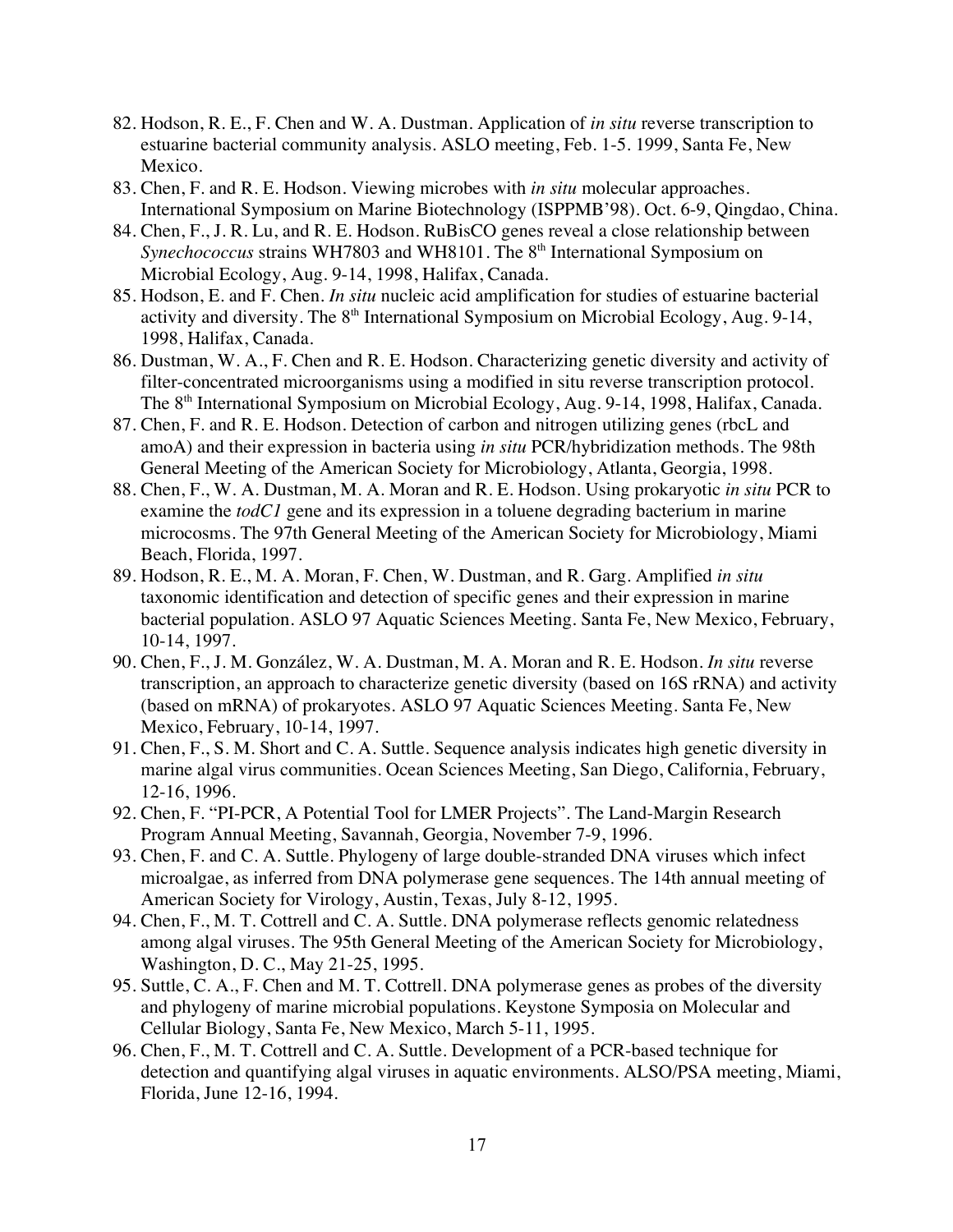97. Chen, F., B. Reid and C. R. Arnold. Maturation and spawning of the white shrimp *Penaeus vannamei* Boore in a recirculating system. World Aquaculture Society Conference, Halifax, Nova Scotia, June 10-14, 1990.

#### **II. Other Professional Activities**

• Reviewer for the following scientific journals:

|           | reviewer for the following selemme journals.                                 |
|-----------|------------------------------------------------------------------------------|
|           | Nature                                                                       |
|           | Science                                                                      |
|           | <b>PNAS</b>                                                                  |
|           | <b>ISME</b> Journal                                                          |
|           | <b>Environmental Microbiology</b>                                            |
|           | Applied and Environmental Microbiology                                       |
|           | Limnology and Oceanography                                                   |
|           | Virology                                                                     |
|           | J. Virology                                                                  |
|           | Scientific Reports                                                           |
|           | <b>Aquatic Microbial Ecology</b>                                             |
|           | <b>FEMS Microbiology Reviews</b>                                             |
|           | FEMS Microbiological Letters                                                 |
|           | Microbial Ecology                                                            |
|           | <b>Continental Shelf Research</b>                                            |
|           | Journal of Microbiological Methods                                           |
|           | Archives of Virology                                                         |
|           | Oceanologica                                                                 |
|           | BioTechniques                                                                |
|           | <b>BMC</b> Aquatic Biosystems (Saline Systems)                               |
| $\bullet$ | Reviewer for the following granting agencies:                                |
|           | National Science Foundation                                                  |
|           | Department of Energy                                                         |
|           | United States Department of Agriculture                                      |
|           | Sea Grants/National Oceanic and Atmospheric Administration                   |
|           | <b>Environmental Protection Agency</b>                                       |
|           | Natural Environment Research Council                                         |
|           | The Cooperative Institute for Coastal and Estuarine Environmental Technology |
|           | (CICEET)                                                                     |
|           | Research Grants Council of Hong Kong                                         |
| $\bullet$ | Review panels served                                                         |
|           | Member, review panel for the NSF Microbial Genome Program, May 19-22, 200    |

ber, review panel for the NSF Microbial Genome Program, May 19-22, 2008 Member, review panel for Sun Grants, 2007 Member, review panel for the U.S. Department of Energy Environmental Remediation Science Program, August 21-22, 2006. Member, review panel for the U.S. National Science Foundation Microbial Observatories Program, December 1-3, 2004.

Member, review panel for the U.S. Department of Energy Natural and Accelerated Bioremediation Research Program, April 28-29, 2003.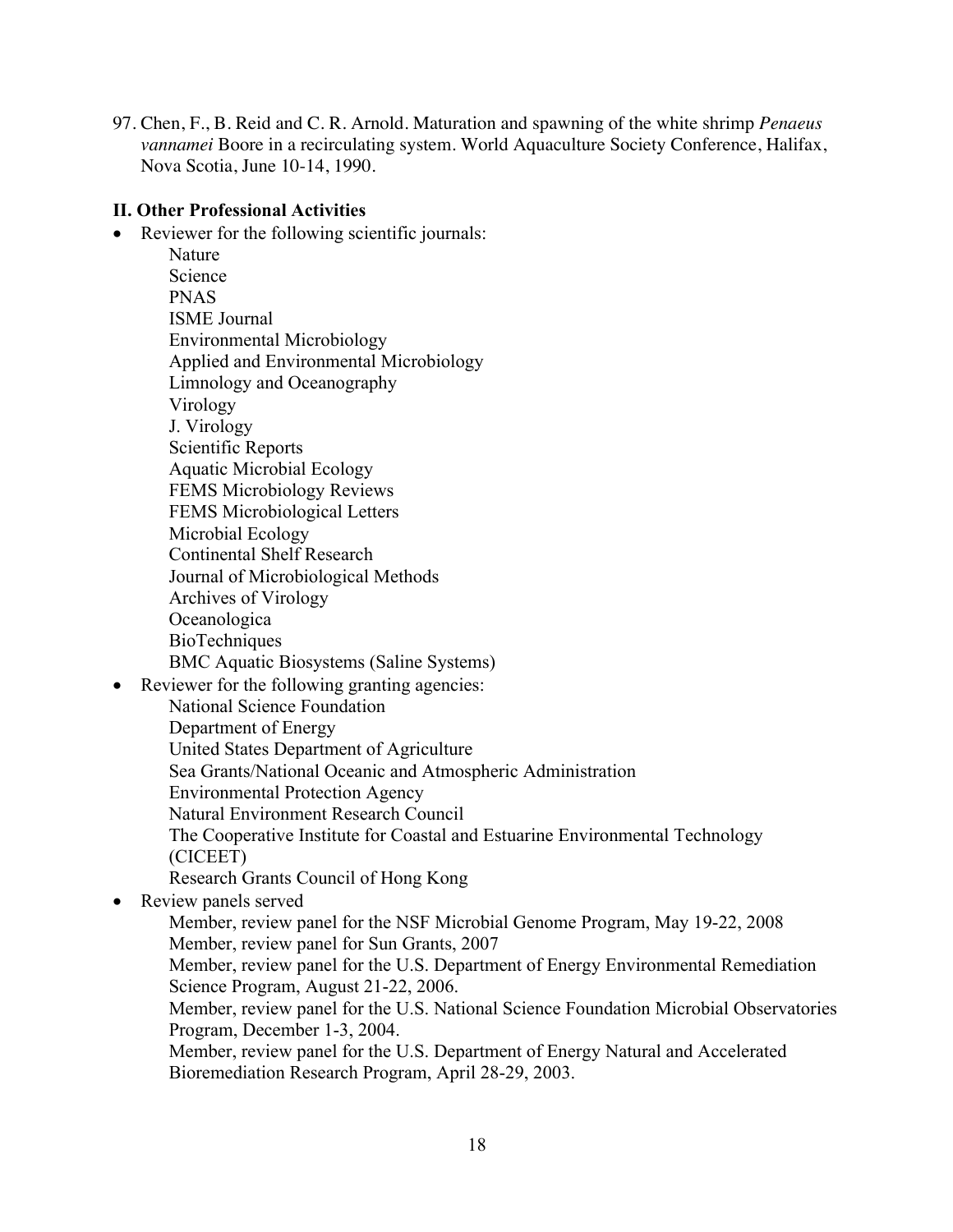- Discussion leader "Planktonic Marine Systems" for Microbial Observatory/Life in Extreme Environments meeting at the NSF headquarters, September 22-23, 2002.
- Reviewer for one external university promotion review in 2003
- Invited to participate a colloquium entitled "Marine Microbial Diversity: The Key to Earth's Habitability" April 8-10, 2005, San Francisco, California. The colloquium organized by the American Academy of Microbiology, the honorific leadership group of the American Society for Microbiology aimed to bring together approximately 35 scientists in this field.

### **III. Professional Organizations**

- Associate Member, Scientific Committee for Ocean Research Microbial Carbon Pump in the Ocean, 2008-2012
- Member, International Society for Microbial Ecology, 1996-present
- Associate Member, Scientific Committee for Ocean Research Marine Viruses, 2005-2008
- Member, Pan American Marine Biotechnology Association, 2005-2010
- Member, American Society of Limnology and Oceanography, 1995-2007
- Member, American Society of Microbiology, 1995-present
- Member, American Society of Virology, 1993-1995

### **IV. Research Collaboration**

- 2014-present, Dr. Michael Gonsior, Chesapeake Biological Laboratory, UMCES. Fate of virus mediated dissolved organic matter.
- 2014-present, Dr. Barbara Campbell, Clemson University, Microbial metagenomics in estuarine ecosystems
- 2012-present, Dr. Yasuyuki Takiguchi, Chiba Institute of Technology, Japan. Lipid analysis of microalgae
- 2013-present, Dr. Yantao Li, Institute of Marine and Environmental Technology, University of Maryland Center for Environmental Science. Algal lipid analysis
- 2012-present, Dr. Meinhard Simon, University of Oldenburg, Germany, Roseobacter and roseophage genomes
- 2010-present, Mr. Robert Mroz, HY-TEK Bio, LLC. Algae-based carbon mitigation
- 2009-present, Dr. Dazhi Wang, Xiamen University, Shotgun proteomics and functional genomics.
- 2009-2014, Dr. Rodger Harvey, Chesapeake Biological Laboratory, UMCES. Cyanobacterial community in the Bering Sea.
- 2009-2010. Dr. Markus Weinbauer, Laboratoire d'océanographie de Villefranche, France. Viral biogeochemical cycle.
- 2009-2011, Dr. Steve Short, University of Toronto Mississauga, Genetic diversity of marine viruses.
- 2008-present, Dr. Steven Wilhelm, University of Tennessee. Cyanophage diversity in the open ocean.
- 2008-2010, Dr. Hans-Wolfgang Ackermann, Laval University, Canada. Phage morphology Transmission electron microscopy.
- 2008-present, Dr. Jian Xu, Qingdao Institute of Bioenergy and Bioprocess Technology, CAS. Algal genomics and bioinformatics.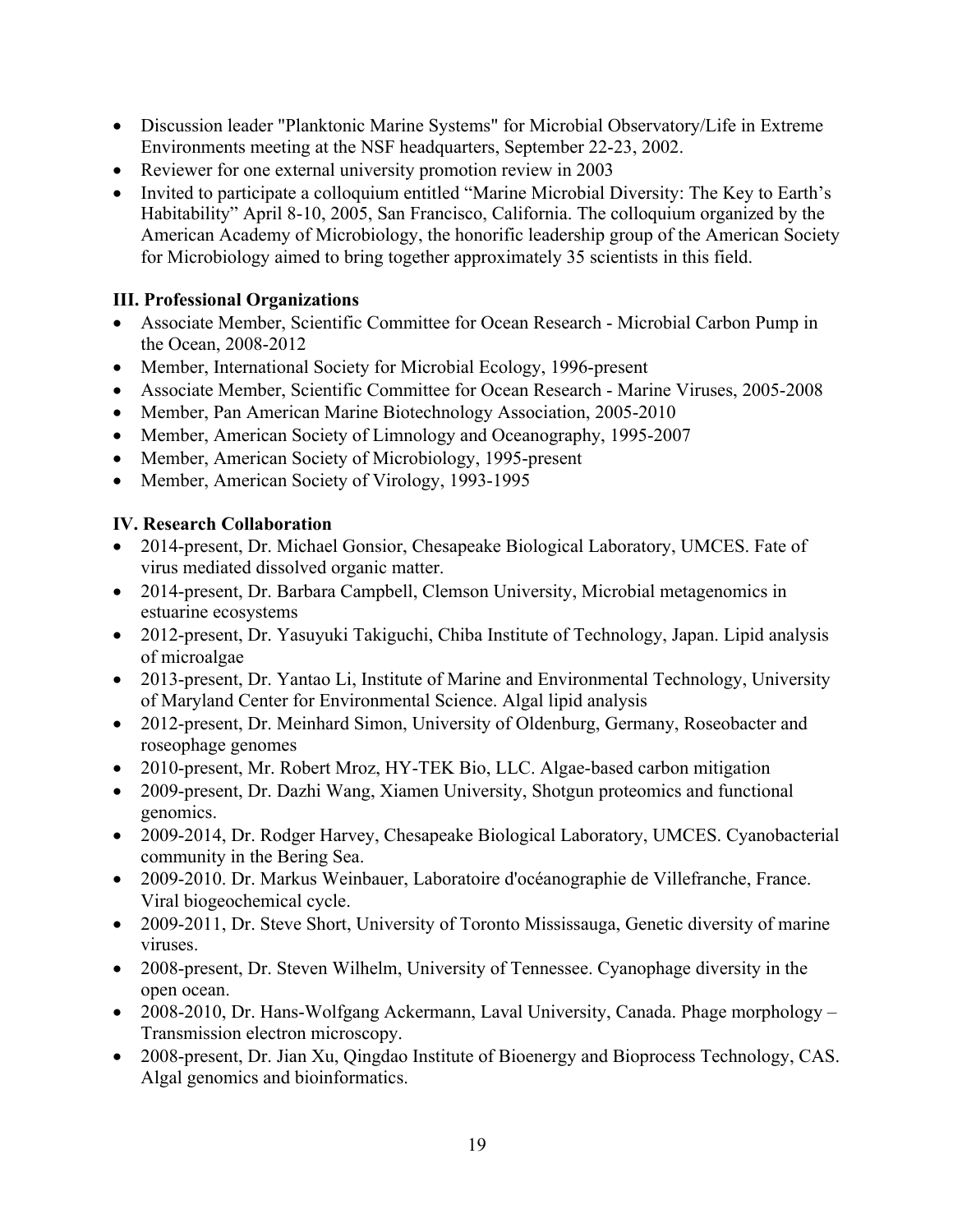- 2007-present, Dr. Joseph Pitula, University of Maryland Eastern Shore, Genetic diversity of *Hematodium*
- 2007-2012, Dr. Rolf Halden, Arizona State University. Protein characterization and proteomics.
- 2007-2010, Dr. Andrew Lang, The Memorial University, Newfoundlands, Canada. Genetic transfer agent.
- 2007-present, Dr. Alison Buchan, University of Tennessee. Chesapeake Bay Roseobacter and roseophage.
- 2007-2009, Dr. William Sparks, Space Telescope Science Institute. Detection of circular polarization of cyanobacteria.
- 2007-2008, Mr. Paul Wood, Algenol Biofuels, Isolation of cyanobacteria
- 2006-2009, Dr. Mary Ann Moran, School of Marine Programs, University of Georgia. Characterization of genetic transfer agent (GTA) from *Silicibacter pomeryoi* DSS-3.
- 2006-present, Dr. Nianzhi Jiao, State Key Laboratory of Marine Environments, Xiamen University. Marine viral and bacterial ecology
- 2005-2006, Dr. Robert Belas, Center of Marine Biotechnology, UMBI. Induction of prophages from a marine Roseobacter, *Silicibactor* sp. TM1040 using genomic information.
- 2005-2007, Dr. Thomas Hanson. Delaware Biotechnology Institute, University of Delaware. Protein characterization.
- 2004-present, Dr. Eric Wommack, Delaware Biotechnology Institute, University of Delaware. Virioplankton ecology in the Chesapeake Bay.
- 2004-2007, Dr. Byron Crump, Horn Point Laboratory, University of Maryland Center for Environmental Science. Bacterial community DGGE analysis.
- 2004-2008, Dr. Marcelino Suzuki, Chesapeake Biological Lab, University of Maryland Center for Environmental Science. Bacterial community clone library analysis.
- 2003-present, Dr. Russell Hill, Institute of Marine and Environmental Technology, University of Maryland Center for Environmental Science. Microbial Proteomics, Microalgal biotechnology

# **TEACHING ACTIVITIES**

# **I. Graduate Faculty Appointment:**

- University of Maryland Center for Environmental Science, 2010-present
- Marine Estuarine Environmental Sciences Graduate Faculty, University of Maryland at College Park, 2000-present.
- Graduate School of University of Maryland College Park, 2000-present

# **II. Course Taught:**

- Instructor, Marine Microbial Ecology (MEES 608L) Spring 2015, graduate level (2 credit), MEES Graduate Program, UMD/UMCES.
- Guest lecture, MEES698A, Aquatic Microbial Ecology, Lecture on Marine Viral Ecology, Spring 2014.
- Guest lectures, MEES498T698T, Marine Environmental Biotechnology, Spring 2015, two lectures, one on Microbial Ecology, the other one on Algal Carbon Fixation
- Instructor, Marine Microbial Ecology (MEES 608L) Spring 2014, graduate level (2 credit), MEES Graduate Program, UMD/UMCES.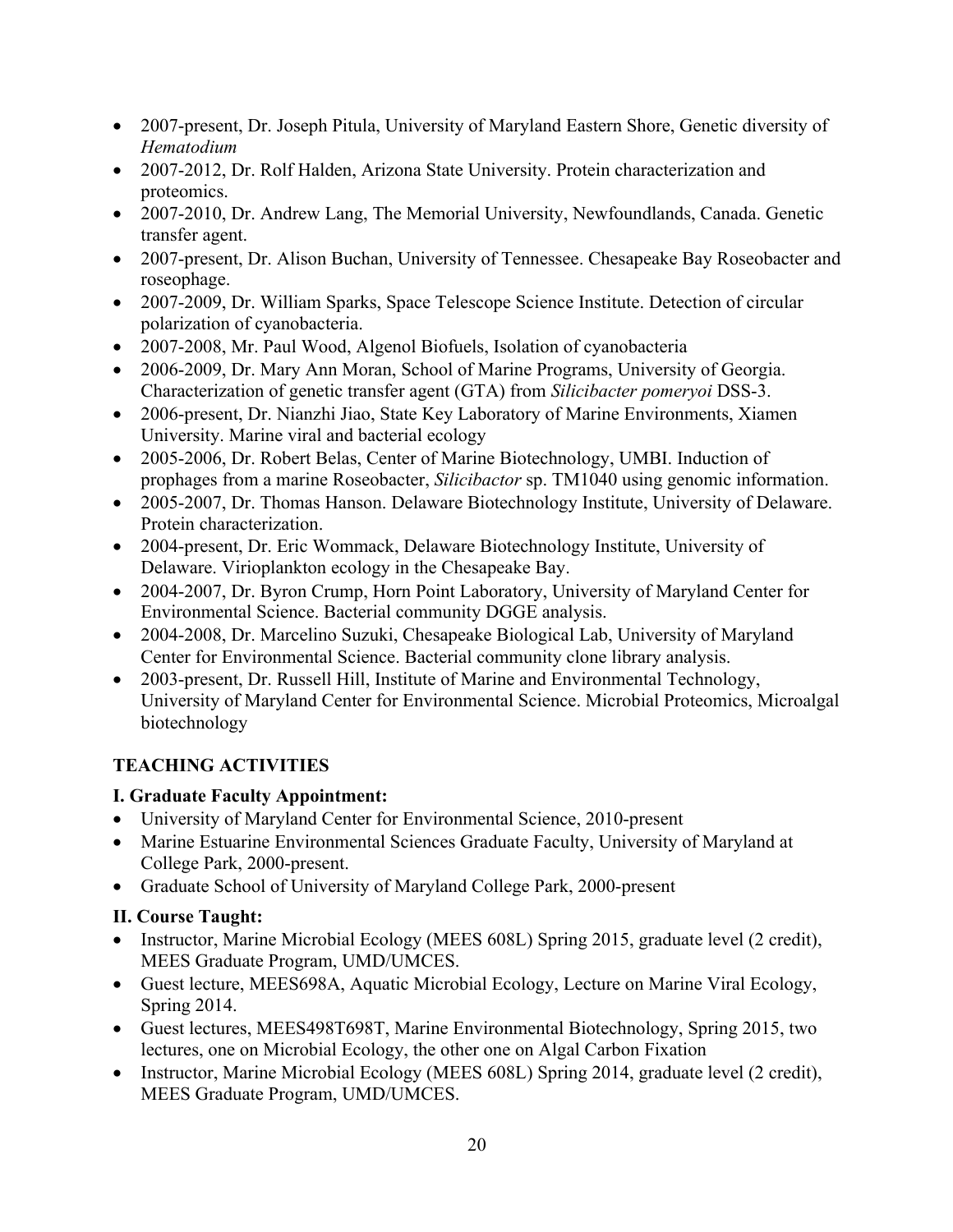- Instructor, Marine Microbial Ecology (MEES 608L) Spring 2013, graduate level (2 credit), MEES Graduate Program, UMD/UMCES.
- Instructor, Microbial and Environmental Genomics (MEES 608G) Fall 2011, graduate level (2 credit), MEES Graduate Program, University of Maryland.
- Instructor, Microbial and Environmental Genomics (MEES 608G) Fall 2009, graduate level (2 credit), MEES Graduate Program, University of Maryland.
- Instructor, Marine Microbial Ecology (MEES 608L) Spring 2009, graduate level (2 credit), MEES Graduate Program, University of Maryland.
- Instructor, Microbial and Environmental Genomics (MEES 608G) Fall 2008, graduate level (2 credit), MEES Graduate Program, University of Maryland.
- Instructor, Marine Microbial Ecology (MEES 608L) Spring 2008, graduate level (2 credit), MEES Graduate Program, University of Maryland.
- Instructor, Microbial and Environmental Genomics (MEES 608G) Fall 2007, graduate level (2 credit), MEES Graduate Program, University of Maryland.
- Instructor, Microbial Oceanography (lecture series), Summer 2007. Xiamen University
- Instructor, Summer Microbiology and Research Training (SMaRT) course (for minority student),  $12^{th}$  to  $21^{th}$  July 2004 at COMB, with Russell and Clay.
- Instructor, Marine Microbial Ecology (MEES 638) Spring 2004, graduate level (2 credit), MEES Graduate Program, University of Maryland.
- Instructor, Marine Microbial Ecology (MEES 608L) Spring 2003, graduate level (2 credit), MEES Graduate Program, University of Maryland.
- Instructor, Marine Microbial Ecology (MEES 608L), Spring 2002, graduate level (1 credits), MEES Graduate Program, University of Maryland.
- Invited lecturer, Four series lectures on Marine Microbial Ecology. Institute of Environmental Sciences, Xiamen University, China, Nov. 2002.
- Guest lecturer, Algal Bioproducts in Marine Biotechnology. Marine Biotechnology course. John Hopkins University, February 15, 2002.
- Guest lecturer, Exploring Genomes of Uncultivated Bacteria in the Sea. Dental School, University of Maryland at Baltimore. December 7, 2001.
- Invited lecturer, Watching the Arm Race Between Marine Viruses and their Hosts. Department of Microbiology, Goucher College, Baltimore. October 5, 2001.
- Guest lecturer, Marine Biology, undergraduate course, School of Marine Program, University of Georgia, 1997, 1998.
- Invited lecturer, *In situ* Molecular Techniques. Lecture in Distinguished Visiting Scientist series at Texas A&M University. 1997.
- Teaching assistant, Biological Oceanography, for Dr. Curtis Suttle, Marine Science Institute, The University of Texas at Austin 1992.

# **III. Graduate Students Advised or Co-advised**

- 1. Yan Zhong, M.S., 1998-2001, Marine Microbial Diversity. University of Georgia. Thesis title: "Phylogenetic diversity of marine cyanophage isolates and natural virus communities as revealed by sequences of viral capsid assembly protein gene g20"
- 2. Jingjun Kan, Ph.D, 2001-2006, Research focus: Microbial diversity and function in the Chesapeake Bay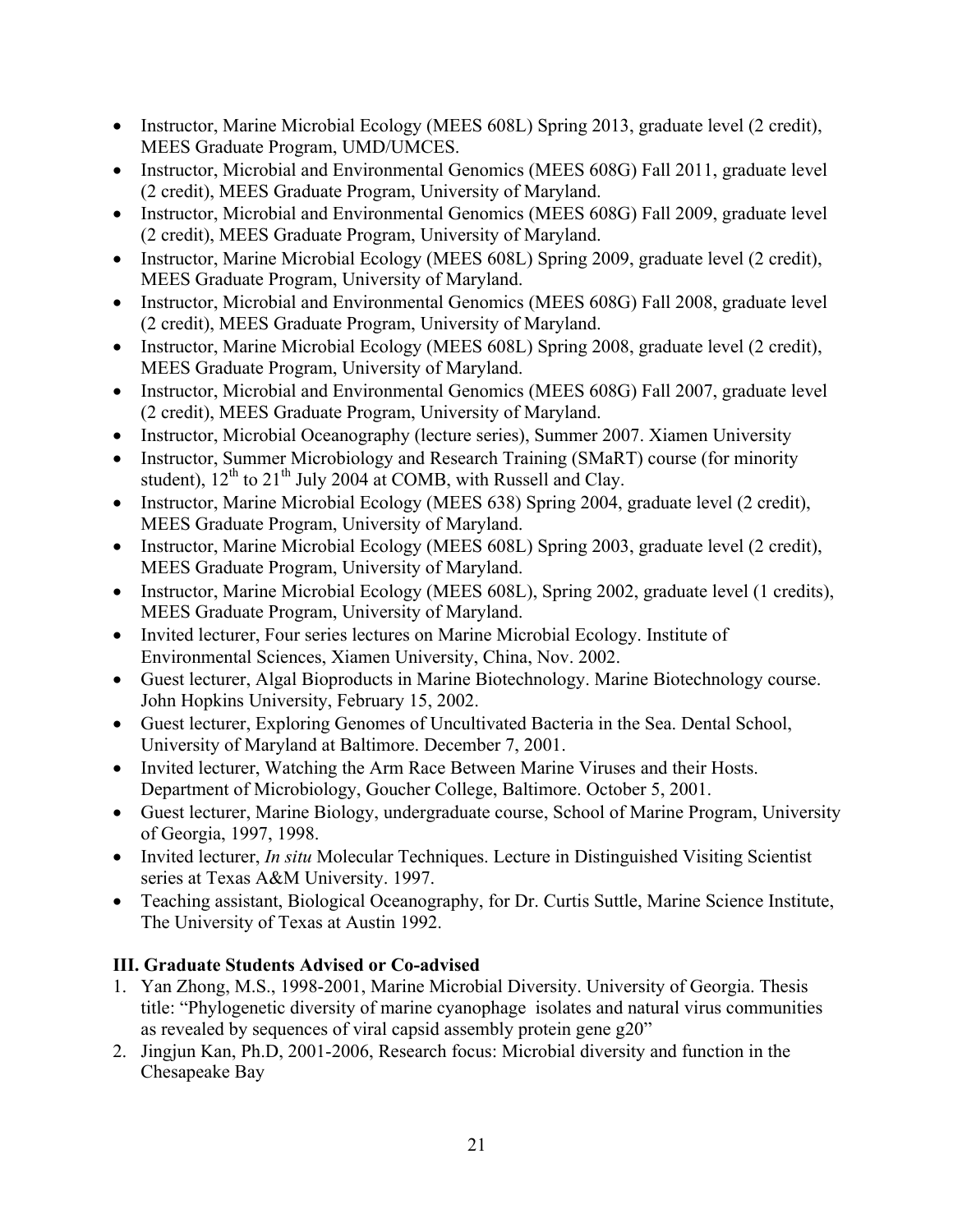- 3. Kui Wang, Ph.D, 2001-2007, Research focus: Marine *Synechococcus* and cyanophage in the Chesapeake Bay
- 4. Rui Zhang, Ph.D, 2003-2004 (HKUST), Research focus: Nitrogen-fixing bacterial in the coastal environment.
- 5. Kate Omara, M.S. 2005-2006 (Towson University), Risk assessment of viral diseases on Asian oyster *C. ariakensis.*
- 6. Marianne Ngure, M.S. 2007-2008 (Towson University), Cyanophages infecting Chesapeake Bay cyanobacteria
- 7. Yanlin Zhao, Ph.D, 2006-2009 (Xiamen University, co-advisor), Roseophage genomics and GTA diversity.
- 8. Meiru Zhao, M.S. 2006-2008 (Xiamen University, co-advisor), AAPB diversity
- 9. Yongyu Zhan, Ph.D, 2006-2009 (Xiamen University, co-advisor), Microbial proteomics
- 10. Haiyuan Cai, Ph.D, 2008-2011 (Xiamen University, co-advisor). Cyanobacterial ecology
- 11. Sijun Huang, Ph.D, 2008-2012 (Xiamen University, co-advisor). Genomics and genetic diversity of cyanophage
- 12. Cindy Chen, M.S. 2009-2010 (John Hopkins University). Algal biofuels.
- 13. Yongle Xu, Ph.D, 2010-2015 (Xiamen University, co-advisor). Cold adaptation of estuarine cyanobacteria
- 14. Yuanchao Zhan, Ph.D, 2011-present. Ecology, genomics and evolution of phages infecting marine roseobacters
- 15. David Marsan, Ph.D, 2013-present. Genomics, transcriptomics and proteomics of Chesapeake Bay picocyanobacteria
- 16. Zhao Zhao, Ph.D, 2014-present (Xiamen University, co-advisor). Fate and transportation of virus-mediated DOM
- 17. Mengqi Sun, Ph.D, 2015-present. Interaction between cyanobacteria and cyanophage in the Chesapeake Bay
- 18. Daniel Fucichi, Ph.D, 2015-present. Mitigation of carbon dioxide using microalgae
- 19. Ana Sosa Morfin, M.S., 2016-present. Molecular biology of estuarine *Synechococcus*

#### **IV. Postdoctoral Trainees:**

- 1. Siohban Watkin, Ph.D., postdoctoral fellow (2013)
- 2. Erla Ornolfsdottir, Ph. D., postdoctoral fellow (2006)
- 3. Jingrang Lu, Ph.D., postdoctoral fellow (1998-2000)
- 4. David Bachoon, Ph.D., postdoctoral fellow (1998-2000)
- 5. Markus Seyfried, Ph.D., postdoctoral fellow, 1999

#### **V. Graduate Committees:**

- 1. Samuel Major, M.S. student, MEES program, 2015-present
- 2. Daniel Fucich, Ph.D student, MEES program, 2015-present
- 3. Mengqi Sun, Ph.D student, MEES program, 2015-present
- 4. David Marsan, Ph.D student, MEES program, 2013-present
- 5. Yuanchao Zhan, Ph.D students, MEES program, 2011-present
- 6. Sabrina Klick, Ph.D students, MEES program, 2015-present
- 7. Detbra Rosales, Ph.D student, MEES Program, University of Maryland 2014-present
- 8. Kristen Lycett, Ph.D student, MEES Program, University of Maryland 2012-present
- 9. Sara Rowland, Ph.D candidate, MEES Program, University of Maryland 2012-2016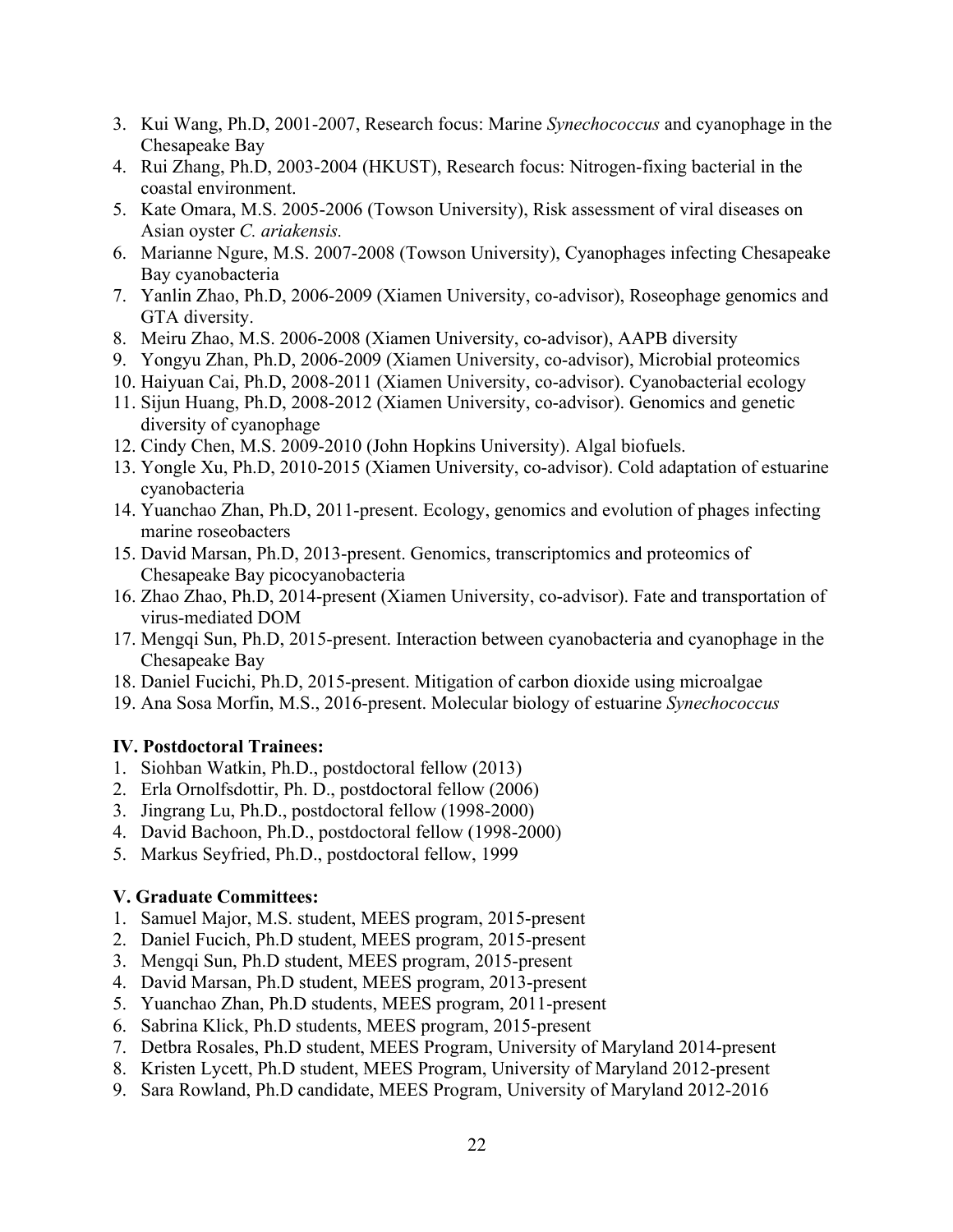- 10. Jan Vicente, Ph.D candidate, MEES Program, University of Maryland 2011-2016
- 11. Emily Maya Flowers, M.S. student, MEES Program, University of Maryland 2013-2015
- 12. Fan Zhang, Ph.D candidate, MEES Program, University of Maryland 2011-2015
- 13. Ryan Powell, Ph.D candidate, MEES Program, University of Maryland 2011-2014
- 14. Haywood Dail Laughinghouse IV, Ph.D student, MEES Program, University of Maryland 2010-2012.
- 15. Whitney Dyson, M.S. candidate, MEES program, University of Maryland, 2010-2012.
- 16. Ammar Hanif, M.S. candidate, MEES Program, University of Maryland, 2010-2013
- 17. Verena Starke, Ph.D candidate, MEES Program, University of Maryland, 2008-2012
- 18. Jindong Zan, Ph.D candidate, MEES Program, University of Maryland, 2008-2013
- 19. Habib Bakht, Ph.D candidate, MEES Program, University of Maryland, 2007-2011
- 20. Zhouer Lin, Ph.D candidate, MEES Program, University of Maryland, 2005-2011
- 21. Kui Wang, Ph.D candidate, MEES Program, University of Maryland, 2001-2007
- 22. Nagla Mohamed, Ph.D candidate, MEES Program, University of Maryland, 2004-2007
- 23. Naomi Montalvo, Ph.D candidate, Dental School, University of Maryland, 2004- present
- 24. Sonja Fagervold, Ph.D candidate, MEES Program, University of Maryland, 2002-2007
- 25. Ed Hilyard, Ph.D candidate, MEES Program, University of Maryland, 2003-present
- 26. Jacky Kan, Ph.D candidate, MEES Program, University of Maryland, 2001-2006
- 27. Oliver Peraud, Ph. D candidate, MEES Program, University of Maryland, 2001-2006
- 28. Davin Henrikson, Ph. D candidate, MEES Program, University of Maryland, 2001-2005
- 29. Yanmei Shi, M.S., MEES Program, University of Maryland, 2003-2005
- 30. Qian Wang, M.S., MEES Program, University of Maryland, 2000-2003
- 31. Jayme Lohr, M.S., MEES Program, University of Maryland, 2000-2003
- 32. Alison Buchan, Ph.D candidate, School of Marine Program, University of Georgia, 1998- 2000.

# **VI. Visiting Scientists Hosted:**

- 1. Hualong Wang, Visiting Ph.D student, Ocean University of China, September 2016- September 2017.
- 2. Pervaiz Ali, Visiting Ph.D student, Pakistan, September 7, 2016 July 19, 2017
- 3. Dr. Dazhi Wang, Visiting Professor, Xiamen University, April 14- June 20, 2015
- 4. Zhanxian Xie, Visiting Ph.D student, Xiamen University, May-July, 2014
- 5. Xiaotian Han, Associate Professor, Institute of Oceanography, CAS, May-October, 2013
- 6. Dr. Xiuliang Wang, Associate Professor, Institute of Oceanography, CAS, February 2012- January 2013
- 7. Yongxue Chi, M.S. student, Chiba Institute of Technology, 2012 (3 months)
- 8. Yiguo Hong, Visiting Professor, The South China Sea Institute of Oceanography, China, 2011-present.
- 9. Hongpo Dong, Ph.D student, Xiamen University, 2010-2012, algal proteomics (co-host with Al Place)
- 10. Hui Wang, Ph.D student, Xiamen University, 2010-present, algal associated bacteria (co-host with Russell Hill)
- 11. Lijuan Long, Visiting Professor, The Institute of Oceanography at South China Sea, China. 2008-2009.
- 12. Yoanna Eissler, postdoc, Smithsonian Environmental Research Center, 2005-2007. Yoanna visited my lab frequently to learn and conduct molecular work on diatom viruses.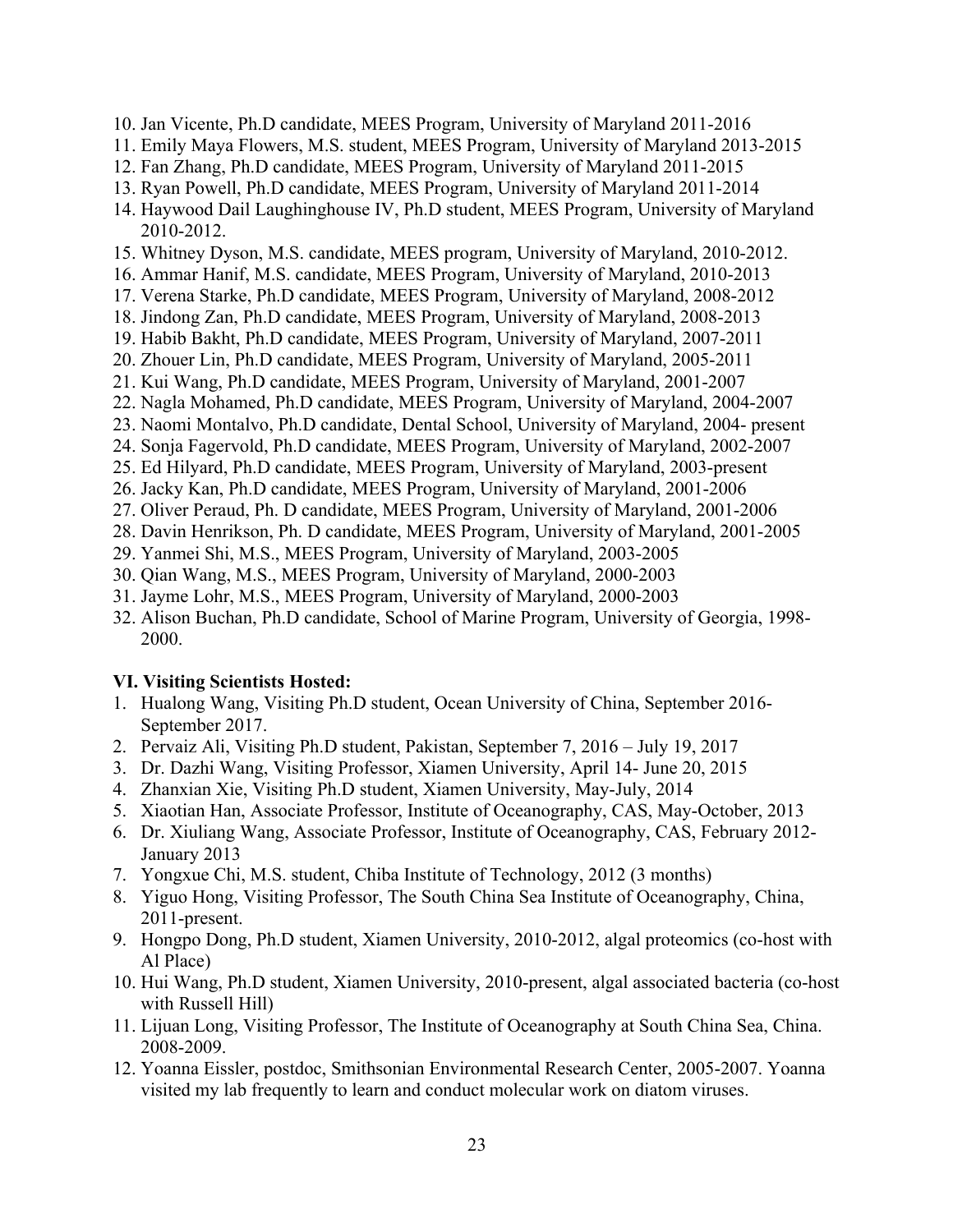- 13. Yvan Bettarel, postdoc, Smithsonian Environmental Research Center. 2004-2005. Yvan visited my lab to learn and conduct the molecular study on diatom viruses.
- 14. Mike Schwalbach, Ph.D student, University of Southern California, 2003 (6 months).
- 15. Stanley Lau, Ph.D student, Hong Kong University of Science and Technology, 1999 (4 months).
- 16. Ulrik Geib, Ph.D student, Botany Institute, University of Rostock, Germany, 1998 (3 months).
- 17. Schoor, A., Assistant Professor, Institute of Oncology, University Greifswald, Germany, 1998 (2 months).

#### **VII. Additional Laboratory Personnel Supervised:**

- 1. Andre Santos, HS student, Reservoir High School, September 2015- present. Area of training: Microalgal Physiology
- 2. Hope Hyson, HS student from Baltimore Polytechnic Institute, September 2014 to May, 2015. Area of training: Microalgal Physiology
- 3. Kevin Pagkatipunan, HS student from River Hill HS, September 2013 to May 2014. Area of training: Microalgal Physiology
- 4. Zheng Liu, Laboratory technician, 2011-2013. Area of training: Microalgal Physiology
- 5. Hernandez Camacho Charlene Nimzag, undergraduate, Universidad Metropolitana, San Juan, Puerto Rico. Summer 2013 (June 5 to August 8). Area of training: Hematodinium
- 6. Tamako Anne Garcia, science teacher, Greenbelt Middle School, summer 2013 (July 8- August 1). Area of training: Bacteriophage
- 7. Enyioha Ike-Amaechi (Victor), Baltimore Polytechnic Institute. Summer 2013 (June 18 August 10). Area of training: Microalgal Physiology
- 8. Nicole Rusconi, undergraduate student, University of Maryland, 2013-2015. Area of training: Microalgal Physiology
- 9. Tomas Richard, Howard County HS, Fall 2011-2012. Area of training: Microalgal Physiology
- 10. Deja Duncan, Baltimore Polytechnic Institute, Fall 2011-2012. Area of training: Microalgal Physiology
- 11. Benjamin Lao, Wild Lake HS, Summer 2011. Area of training: Microalgal Physiology
- 12. Nicole Rusconi, River Hill HS, Summer 2011. Area of training: Microalgal Physiology
- 13. Robert Luo, Poolesville HS, Spring-present 2011. Area of training: Microalgal Physiology
- 14. Kenneth Hepburn, Parkdale HS, Biology/Chemistry teacher, Summer 2011. Area of training: Microalgal Physiology
- 15. Bilal Moiz, Mount Hebron HS, Fall 2010-Spring 2011. Area of training: Microalgal Physiology
- 16. Daniel Kevin, Howard HS, Fall 2010-Spring 2011. Area of training: Microalgal Physiology
- 17. Autumn Cadogan, Baltimore Polytechnic Institute, Fall 2010-Spring 2011. Area of training: Microalgal Physiology
- 18. Kimberly Kreager, Baltimore Polytechnic Institute, Fall 2009 Spring 2010. Area of training: Viral Ecology
- 19. Kaitlin Beam, high school junior, Fall 2009 Spring 2010. Area of training: Virology
- 20. Shawn Mathew, high school junior. Mount Hebron High School. Fall 2008- Spring 2009. Area of training: Algal Physiology